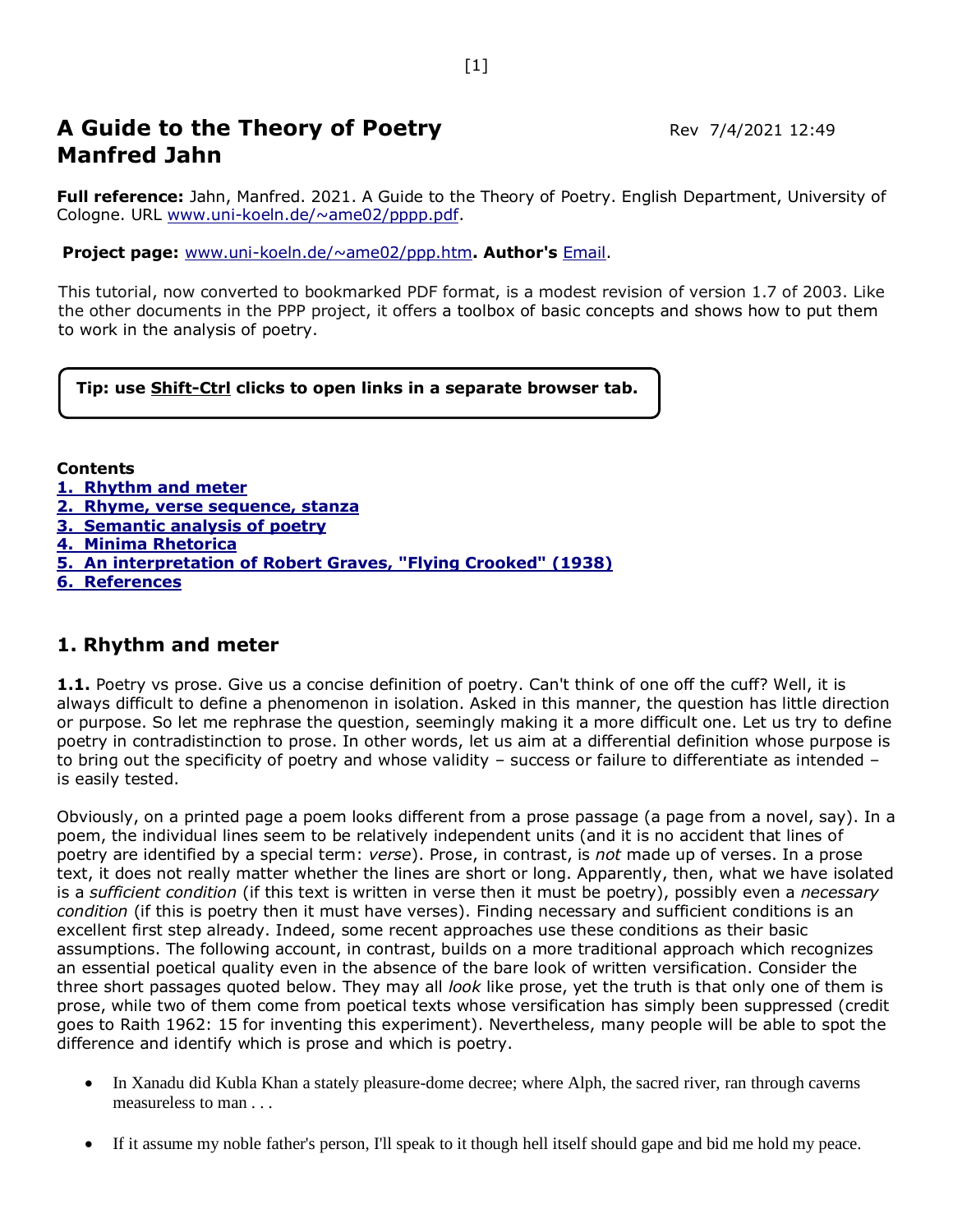• And then, thought Clarissa Dalloway, what a morning – fresh as if issued to children on a beach.

Most people are reasonably confident to state, correctly, that the first two items are poetry and that the last item is prose. (The first one is the beginning of Coleridge's poem "Kubla Khan"; the second is a line from Shakespeare's *Hamlet*, a play which is largely written in verse, and the third is the beginning of the novel *Mrs Dalloway* by Virginia Woolf.) Apparently, then, the visual impression that poetry is written in verse, though useful as an initial differentiation, is not enough. Indeed, many theorists assume that the true differentiating criterion is not a visual but an auditory one. But how can that be? Because, reading a text, one pronounces it mentally. Reading the three passages cited above, many people note that the poetical passages have a certain rhythm, and this is what interests us in the following. The prose passage from Woolf's novel, in contrast, has no such rhythm; it is 'rhythmically free'.

**1.2.** Of course, we cannot just go on introducing new terms – verse, rhythm – that are themselves in need of definition. Let us therefore stipulate the following definition of rhythm:

**rhythm**: the repetition (iteration) of a group of elements.

This is quite a general definition, as it must be, since rhythm is a very general phenomenon. For instance, the definition covers cases like the sequence of tides (low tide, high tide, low tide, high tide, ...), the seasons of the year (spring, summer, autumn, winter), the rhythm of breathing (breathing in, breathing out, ...); the rhythmic contraction and expansion of one's heart (systole, diastole) etc. In all of these examples, rhythm is characterized by (i) elements, (ii) groups, and (iii) iterations. Low tide is an element, high tide is an element; low tide plus high tide is a group; the iteration of the group creates nature's tidal rhythm. Poetical rhythm can be defined on exactly the same principle. The question is, what are the relevant elements and groups? (If you are interested, we are applying a *Gestalt*-theoretical approach to get a grip on the traditional concepts of **prosody**, the study of verse [see Jackendoff 1983: ch8.1].)

<span id="page-1-1"></span>**1.3.** To begin with, it is no accident that the following lines (and virtually thousands more in the corpus of English poetry) are all identical in one specific feature. Which?

- I find no peace, and all my war is done (Wyatt, 1557)
- One day I wrote her name upon the strand (Spenser, 1594)
- That time of year thou mayst in me behold (Shakespeare, 1609)
- Since there's no help, come let us kiss and part (Drayton, 1619)
- And ten low words oft creep in one dull line (Pope, 1711)

Possibly surprising answer: these lines are all identical in length. Well, not length as measured by number of letters or number of words (as is misleadingly suggested by item five – note that item three has *nine* words, not ten); no, it is the number of syllables – the lines are all exactly ten syllables long. And when one reads these lines (either mentally or out loud) you may notice that they tend to break down into smaller groups of syllables.

Poetical rhythm of this sort is called *meter* (from Greek 'measure'), and a line (or verse) that is rhythmical in this manner is said to be *metrical*.

• **meter**: the syllabic rhythm of poetry. A line of verse consists of a sequence of metrical groups (or metrical units). Metrical groups consist of one stressed syllable and one, two, or three unstressed syllables.

<span id="page-1-0"></span>**1.4.** A poem's meter can be brought out by using a technique called **scansion**, a kind of enforced metrical reading. In order to scan a line of poetry, make one radical assumption: assume that a syllable can be either fully stressed or completely unstressed, nothing else. To scan a line means to assign to each of its syllables either zero stress or maximum stress. Suppose, for a moment, that an unstressed syllable sounds like a weak "da" and a stressed one like a strong "DUM". Now take the sequence "da-DUM" and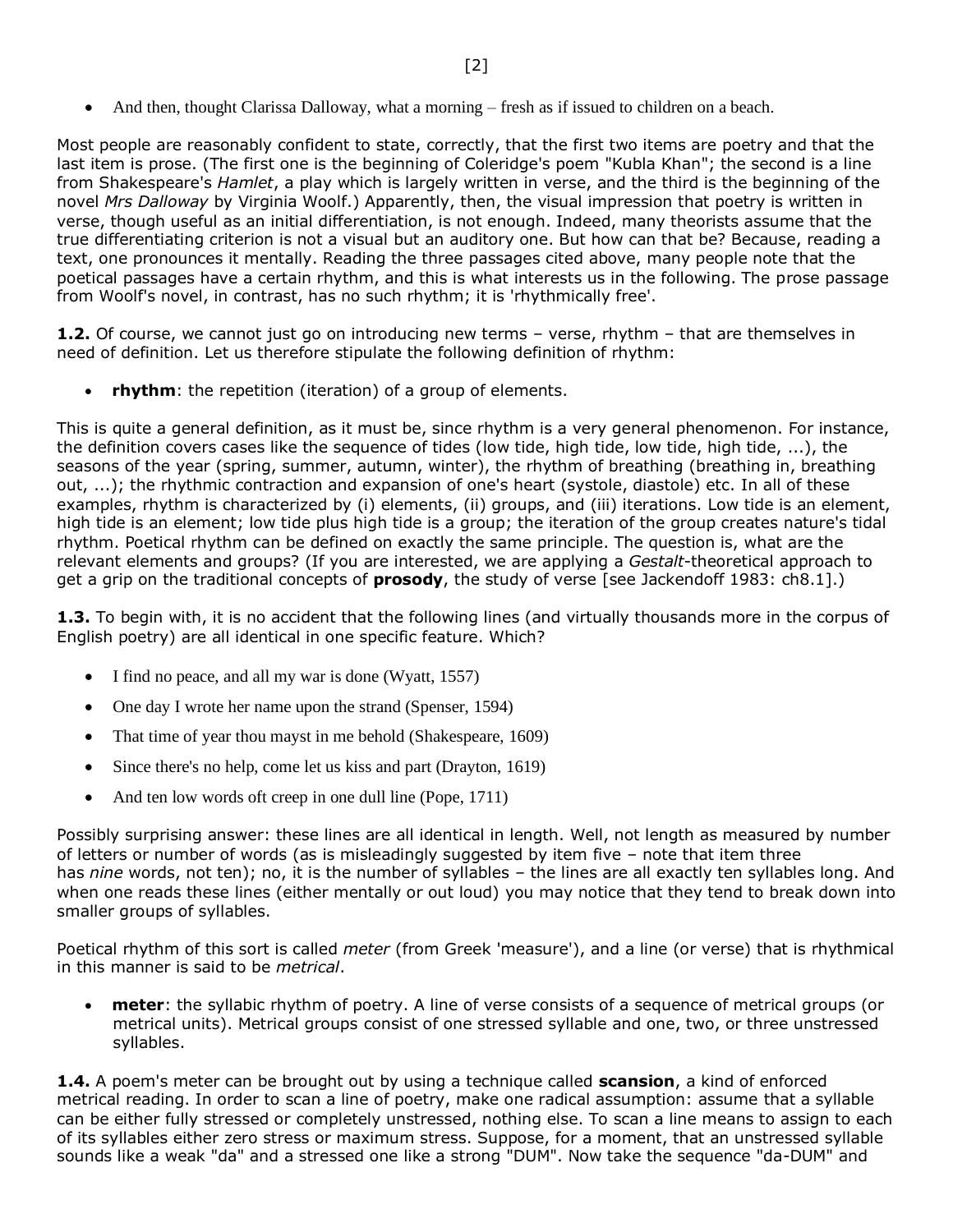repeat it a few times (you'll get the hang of it). What you get is clearly rhythmical. Next, take a group of syllables that go like "DUM-da-da", and iterate that. An unmistakable rhythm, a bit like a waltz, but different from the one before. Take one that goes "da-da-DUM". Another kind of rhythm. Take one that goes "da-DUM-da-da". There are many more syllabic patterns – thirty-two exactly – that can be created by combining up to four stressed and unstressed syllables, and an expert prosodist has a separate name for all of them. I am not an expert prosodist, but da-DUM is an *iamb*, DUM-da-da is a *dactyl*, da-da-DUM is an *anapest*, and da-DUM-da-da is a *second paeon*. See Bonheim (1990: ch18) for the full list; in the following paras we will focus on only the four most frequent metrical patterns (except in one of the more difficult later exercises I hope you can actually spot some second paeons).

If you are interested in a bit of critical reflection, consider a limit case. Take the single syllable "DUM" and iterate it. Do you get a rhythm? The obvious answer is No. Why? Because DUM on its own is not a *group*. A less obvious but interesting answer is to say "It depends". Indeed, para [1.12,](#page-4-0) below, will show you how it might be possible to turn DUM into a group, and [1.7](#page-2-0) and its reference to 'beats' might also be pertinent.

**1.5.** Rather than continue with "da" and "DUM", which would be a bit silly, we will now introduce a notation which amounts to exactly the same thing but looks more distinguished and more scholarly. Following a suggestion by Bonheim (1990), we will use a lower-case "o" for an unstressed (zero stressed) syllable, and a "1" for a stressed one. Dedicated prosodists have a variety of special symbols for this, but "o"s and "l"s have the advantage of being easily displayed in common fonts and formats.

If you apply this to any of the lines cited in 1.3 you can see how the method works. For instance:

|  | I find no peace, and all           |  |  | my war   is done  |  |
|--|------------------------------------|--|--|-------------------|--|
|  | da DUM da DUM da DUM da DUM da DUM |  |  |                   |  |
|  | 0 1 0 1 0                          |  |  | $\circ$ 1 $\circ$ |  |

<span id="page-2-1"></span>**1.6.** Apart from assigning stress patterns, scansion evidently also involves separating and counting syllables. Normally we are able to do that intuitively, but when in doubt we can always consult a dictionary.<sup>1</sup> Scanning individual words, we see, for instance, that the verb "compare" has a stress pattern of o1 (da-DUM), "practice" one of 1o (DUM-da), and "feminine" one of 1oo (DUM-da-da). Note, however, that stress patterns may vary both contextually and historically. Hence, sometimes one has the option of either pronouncing a syllable or of swallowing it ("interesting" could be 1oo or 1ooo). Some speakers stress "harassment" on the first syllable, some on the second (ie 1oo or o1o). In ordinary pronunciation, a word like "rattlesnake" has a strong stress on its first syllable, no stress on the second syllable, and a kind of medium stress on the third syllable. In scansion, as was stipulated in  $1.4$ , we are forbidden to use medium stresses, so the third syllable of "rattlesnake" must either be upgraded to full stress or downgraded to zero stress. Hence the scansion of "rattlesnake" could be either 1o1 or 1oo (whichever, as we shall see in [1.9,](#page-3-0) is more suitable in a given context). If possible, however, do not upgrade a naturally unstressed syllable in a multi-syllabic word to full stress (for instance, avoid giving "rattlesnake" the stress pattern of o1o). Otherwise, any word in a sentence (including function words like articles and prepositions such as *the*, *in*, *to*, etc) can receive maximum stress: **the** cat is on the mat – the **cat** is on the mat – the cat **is** on the mat – the cat is **on** the mat, etc. If that line should happen to occur in a poem you could actually scan it as o1 o1 o1 (a sequence of three iambs).

<span id="page-2-0"></span>**1.7.** Here is how one determines whether a line is metrical:

• A **metrical line** is a line which, when scanned, follows a regular rhythmical pattern. A sequence like o1o1o1 is metrical because it consists of three groups of "o1"s; so is 1oo1oo (two groups of 1oo). In contrast, the sequence o1oo1ooo1o1 is not rhythmical because there are no iterated groups. Neither is 111111 because this is just an iterated single element, not an iterated group. (In modern dance music this is usually called a **beat**.)

<sup>&</sup>lt;sup>1</sup> Such as [TheFreeDictionary](https://www.thefreedictionary.com/) on the net, which looks up several reputable dictionaries for a word's pronunciation, syllable count, stress pattern, and, of course, meaning. For instance, the word [realize](https://www.thefreedictionary.com/realize) is described as having three syllables with a full stress on the first and a medium stress on the third syllable. Therefore, for the purpose of scansion we can render it as 1o1, which we actually do when it occurs in line 5 of the Carroll poem cited in 1.9.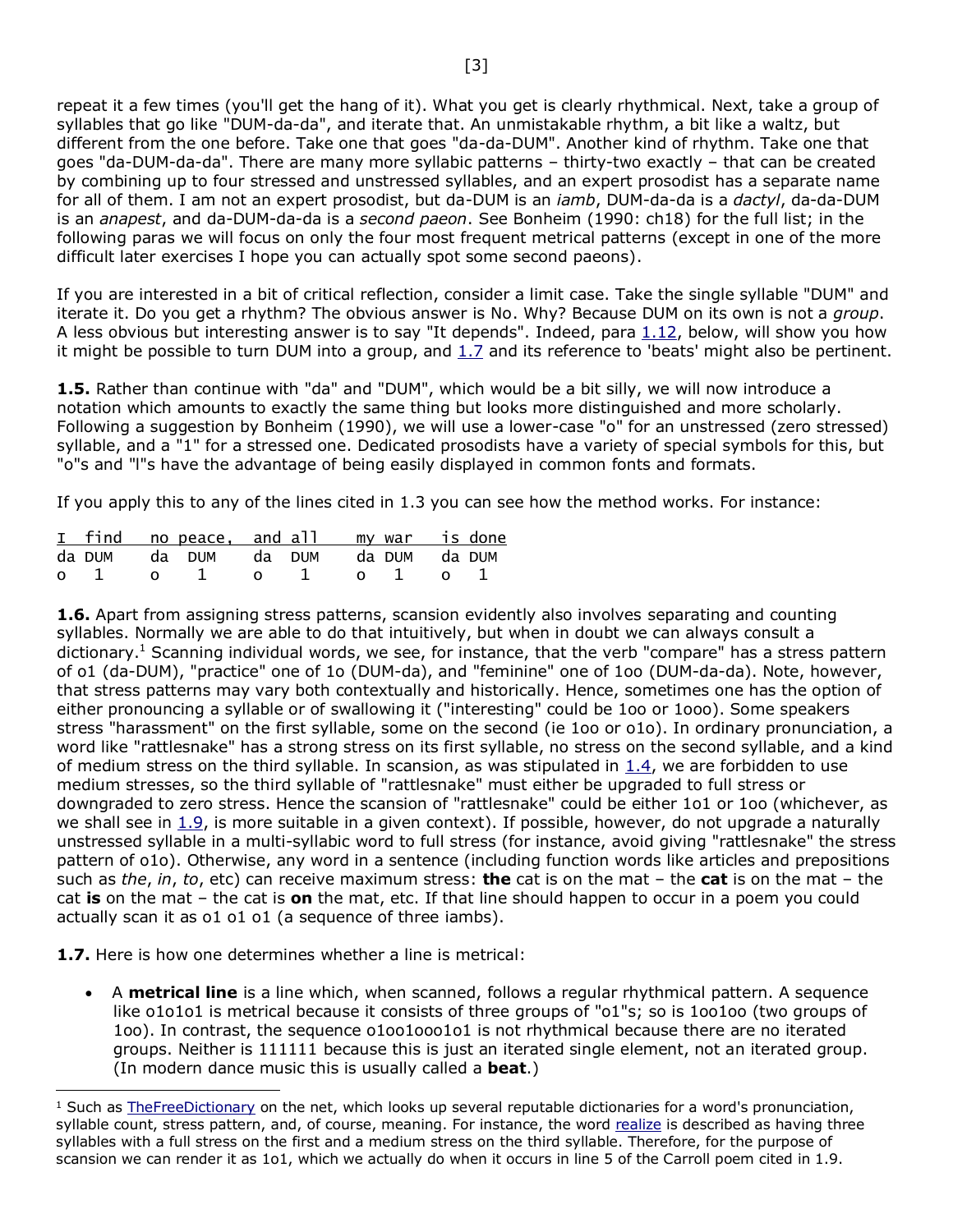<span id="page-3-1"></span>**1.8.** A **foot** is a single rhythmical group or metrical unit. The four most common feet consist of two or three syllables of which one is stressed.

- **iamb** (01) An iambic foot is a two-syllable foot that begins with an unstressed syllable, and ends with a stressed one. This is the most common type of foot in English poetry and a useful mnemonic is to associate it with what is probably the best-known line in English literature, "to be or not to be" (Shakespeare).
- **trochee** (1o) A trochaic foot is a two-syllable foot that begins with a stressed syllable followed by an unstressed syllable; an inverted iamb, if you want. Example: "Go and catch a falling star" (Donne).
- **dactyl** (100) A dactylic foot is a three-syllable foot that begins with a stressed syllable and ends in two unstressed ones. Example: "Virginal Lilian, rigidly, humblily, dutiful" (Poe 1969 [1846]: 127).
- anapest (001) An anapestic foot is a three-syllable foot that begins with two unstressed syllables and ends in a stressed syllable; an inverted dactyl, if you want. Example: "It was many and many a year ago" (Poe, "Annabel Lee").

Many prosodists also allow for (at least) two limit-case feet which serve strictly local functions only: the **spondee** (11) and the **pyrrhic** (oo) (see also the discussion of *mixed meter* in [1.13,](#page-5-0) below). It is obvious, however, that neither of these feet allows repetition as a rhythmical group. Moreover, we will soon introduce a distinction between scansion and recitation  $(1.14)$  which removes the need for exceptional feet such as these – usually, they are just ad-hoc fillers touching up local irregularities.

<span id="page-3-0"></span>**1.9.** For a simple exercise (more difficult ones will soon follow), determine, by both oral and written scansion, the type of foot used in Lewis Carroll's "Mad Gardener's Song":

He thought he saw an Elephant, That practised on a fife; He looked again, and found it was A letter from his wife. "At length I realize," he said, "The bitterness of Life."

He thought he saw a Rattlesnake That questioned him in Greek: He looked again, and found it was The middle of next week. "The one thing I regret," he said, Is that it cannot speak!"

If you do it right you can make everybody *hear* that Carroll uses an iambic meter throughout. It seems sensible, too, that "Rattlesnake" (cf discussion in [1.6\)](#page-2-1), in the given context, should be stressed 1o1, not 1oo. Note that, in the approach used here, scansion always attempts to establish a *regular* rhythmical sequence. Theoretically, in line 1, one could easily stress the two occurrences of "he" and leave "thought" unstressed. As a consequence, however, one would then be forced to stress "an", and "Elephant" would come out as o1o – a horrible idea!

**1.10.** In order to describe a metrical line one indicates (i) type of foot and (ii) number of iterations.

• The **metrical length** of a line equals the number of feet contained in it. On this basis, a verse can be a **monometer** (one foot), a **dimeter** (two feet), a **trimeter** (three feet), a **tetrameter** (four feet), a **pentameter** (five feet), a **hexamater** (six feet) or a **heptameter** (seven feet).

In combination, type of foot plus metrical length yields categories like *trochaic dimeter* (1o 1o), *iambic pentameter* (o1 o1 o1 o1 o1) etc. The iambic pentameter, in particular, stands out as the most popular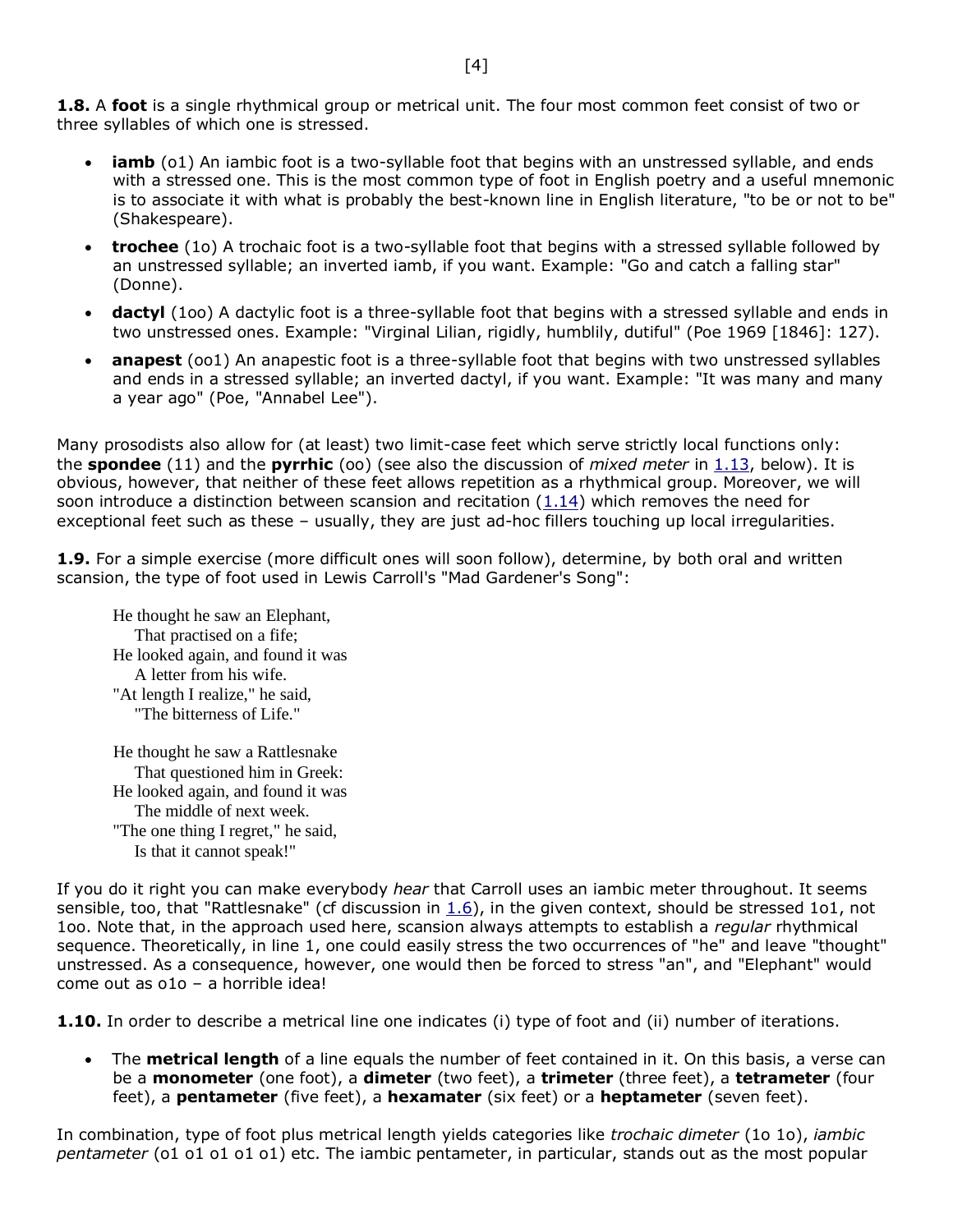line in English verse literature, and you do not have to look far in this script to find suitable examples of it – see the items quoted in [1.3.](#page-1-1) Of course, it is always sensible to query definitions – for instance, you will note the problem that comes with the notion of a *monometer*.

#### <span id="page-4-1"></span>**1.11. Poetic license**

Sometimes a poet intentionally deviates from ordinary language usage or pronunciation to create or maintain a regular meter. Specifically, poetic license provides two standard tricks for gaining and losing a syllable.

• An **expansion** yields an unstressed syllable, and a **contraction/elision** removes an unstressed syllable.

An example of an expansion:

But came the waves and washèd it away (Spenser)

An example containing two contractions:

And moan th'expense of many vanished sight Then can I grieve at grievances forgone, And heavily from woe to woe tell o'er (Shakespeare).

Editors often signal expansions by using a gravis accent mark (`), and elisions by using an apostrophe mark ('). Some expansions (as in *a learned man, a crooked leg*) (be careful not to mispronounce these words), and many contractions (like *don't* etc.) are in ordinary use and do not constitute a case of poetic license. There are, however, a number of typically poetic contractions: *o'er (over), e'er (ever), e'en (even)* – pronounced like *or, air, Ian*.

• **inversion**: a deviation from ordinary word order for the purpose of maintaining a regular meter. In the examples cited above, "grievances forgone" und "came the waves" are metrically motivated inversions.

<span id="page-4-0"></span>**1.12.** Both a pause and the absence of a pause can be used for metrical purposes.

• A **caesura** is a pause in the body of a line, often marked by punctuation. Occasionally a caesura may substitute for an otherwise missing syllable. Example:

 I have a litt-le step-son of on-ly three years old o 1 o 1 o 1 o 1(!) o 1 o 1 o 1

As Poe (1969 [1846]: 141-2) argues, the caesura after "step-son" takes the place of a missing stressed syllable. $2$ 

• **cadence**: the final rhythm group of a verse (or sentence), usually closing with a pause. Sometimes the final pause is accepted as a substitute for a missing syllable. Example: "Tiger! Tiger! Burning bright" (Blake) [missing syllable at the end substituted by verse-final pause]. Conversely, supernumerary unstressed syllables are freely tolerated in the context of a cadence, yielding a **hypermetrical line** (as in "A thing of beauty is a joy forever" – o1o1o1o1o1**o**). A **masculine cadence** is one that ends on a stressed syllable; a **feminine cadence** is one that ends on an unstressed syllable.

<sup>&</sup>lt;sup>2</sup> Poe actually uses a system of long and short syllables in place of our present system of stressed and unstressed syllables. In this particular case he gives the caesura a weight of two short syllables, which would be equivalent to one long syllable, or a stressed one in our system. He actually misquotes from Amelia Welby's "The Little Step-Son", whose first line reads "I have a little step-son, the loveliest thing alive", another one reads "My sturdy little step-son, that's only five years old". Offhand, I would opt for a moderate mixed-meter solution (cf 1.13), say o1 o1 o1 **oo1** o1 o1. This scansion wholly ignores the caesura, and the lines come out as hexameters. I note, however, that most other lines in Welby's poem are heptameters, usually including a caesura in medial position, with or without substituting for any missing syllables. Poe's solution does create a heptameter, so he may be right after all. (Prosodists like arguing.)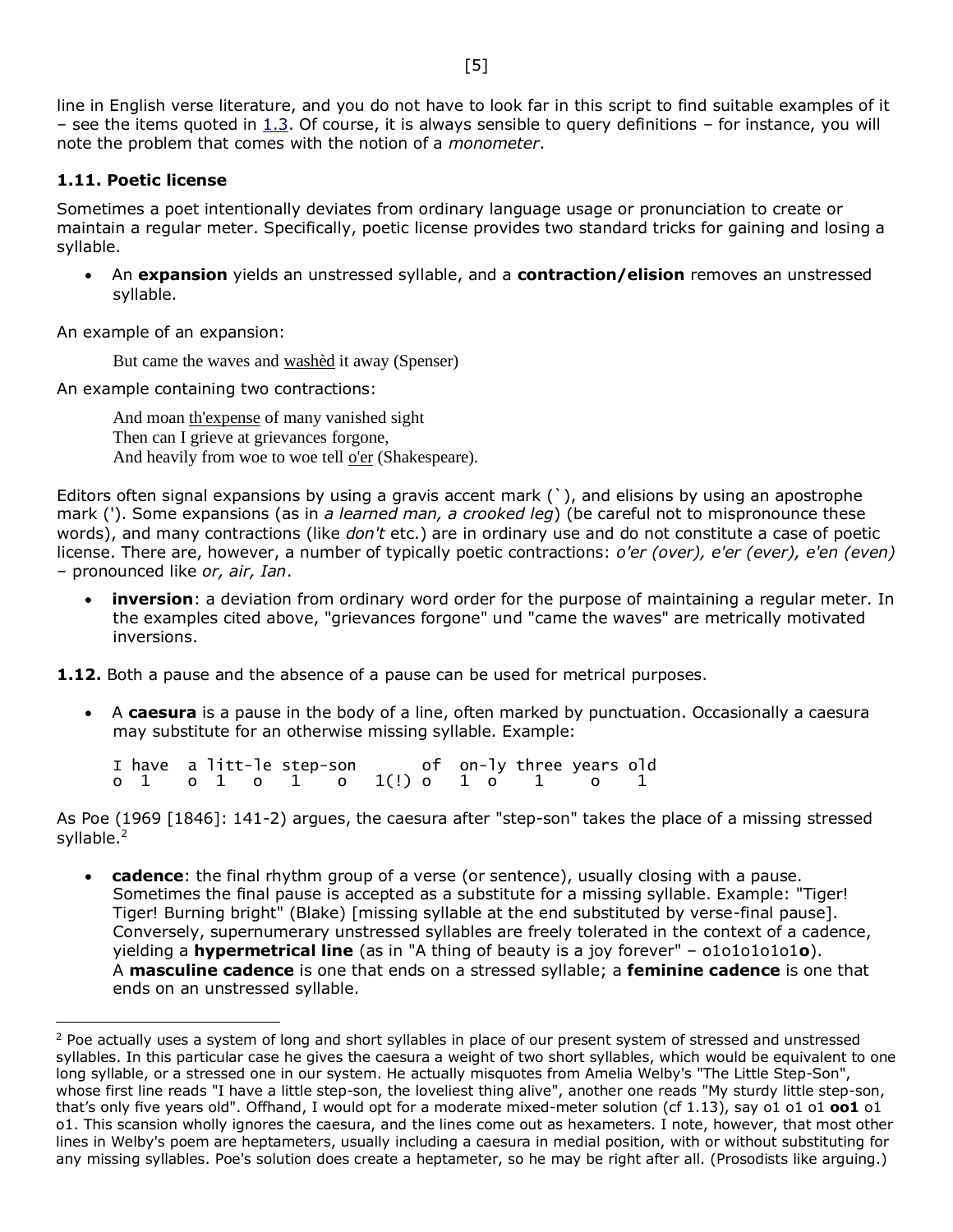• **run-on line/enjambement**: a line whose flow of speech continues, without a pause, into the next. Occasionally, the meter wraps to the next line, too. Examples:

I met a traveller from an antique land Who said: Two vast and trunkless legs of stone Stand in the desert . . . (Shelley, "Ozymandias")

Know ye the land where the cypress and myrtle Are emblems of deeds that are done in their clime – Where the rage of the vulture, the love of the turtle Now melt into softness, now madden to crime? (Byron, "The Bride of Abydos")

Again it was Poe who pointed out that the lines of the Byron poem have a wraparound meter (Poe did not, of course, use the term 'wraparound'). At any rate, they are not as irregular as they may seem at first glance (Poe 1969 [1846]: 144-47).

<span id="page-5-0"></span>**1.13.** Using the metrical potentialities of elision, expansion, caesura, cadence, hypermetrical lines, and enjambement, many seeming irregularities can simply be explained away. There comes a point, however, when a line cannot be regarded as truly regular any longer. Hence a certain amount of rhythmic variation has to be tolerated even within the framework of scansion.

• **mixed meter**: a meter whose basic type of foot is occasionally substituted by a different type of foot.

Mixed meter is governed by what R. Wells has termed the 'principle of maximization' (qtd Ludwig 1990: 55).

• **principle of maximization**: make a line maximally regular by establishing a *predominant meter* and keeping the number of irregular feet to a minimum.

Useful but nonstandard terms would be *endogenic* feet vs *exogenic* feet (insider/outsider feet). Hence, the principle of maximization could be rephrased as *When scanning a line use as many endogenic and as few exogenic feet as possible*. Examples:

- There lived a wife at Usher's well And a wealthie wife was she (cp [2.7](file:///D:/bBO/Public_html%20Backup/pppp.htm%23P2.7) for fuller quote)
- When that I was, and a tiny little boy (Shakespeare, *Twelfth Night* V.1.375)

Hint: The problem areas are "And a wealthie" in item 1 (why not simply scan this line as a trochaic tetrameter?), and "and a tiny" in item 2. In both cases the "and" seems superfluous, so why did the poets use it at all? (For adding a bit of variation, I suppose.)

### <span id="page-5-1"></span>**1.14. Scansion vs recitation**

Scanning is not the same as reciting. Scansion attempts to establish the metrical basis (or *metrical grid*, Ludwig 1990: 47) of a poetical line. Reciting a poem aims at reading it for sense and effect; scansion is an enforced metrical reading which sounds intentionally monotonous and boring. Although "**sense overrides meter**" (Smith 1961: 24), a reciter must have a conception of the metrical grid on which a poem has been fashioned; and, sense permitting, s/he will take good care to let this rhythm be perceived.

**1.15.** As an example, consider the following lines from a poem by Wordsworth (see 3.8 for full poem):

My heart leaps up when I behold A rainbow in the sky

Smith argues that the first line should be stressed o111o1o1, claiming that "The three stressed syllables, *heart leaps up,* are like three strong bounds, and we feel the delight of the poet" (1961: 23).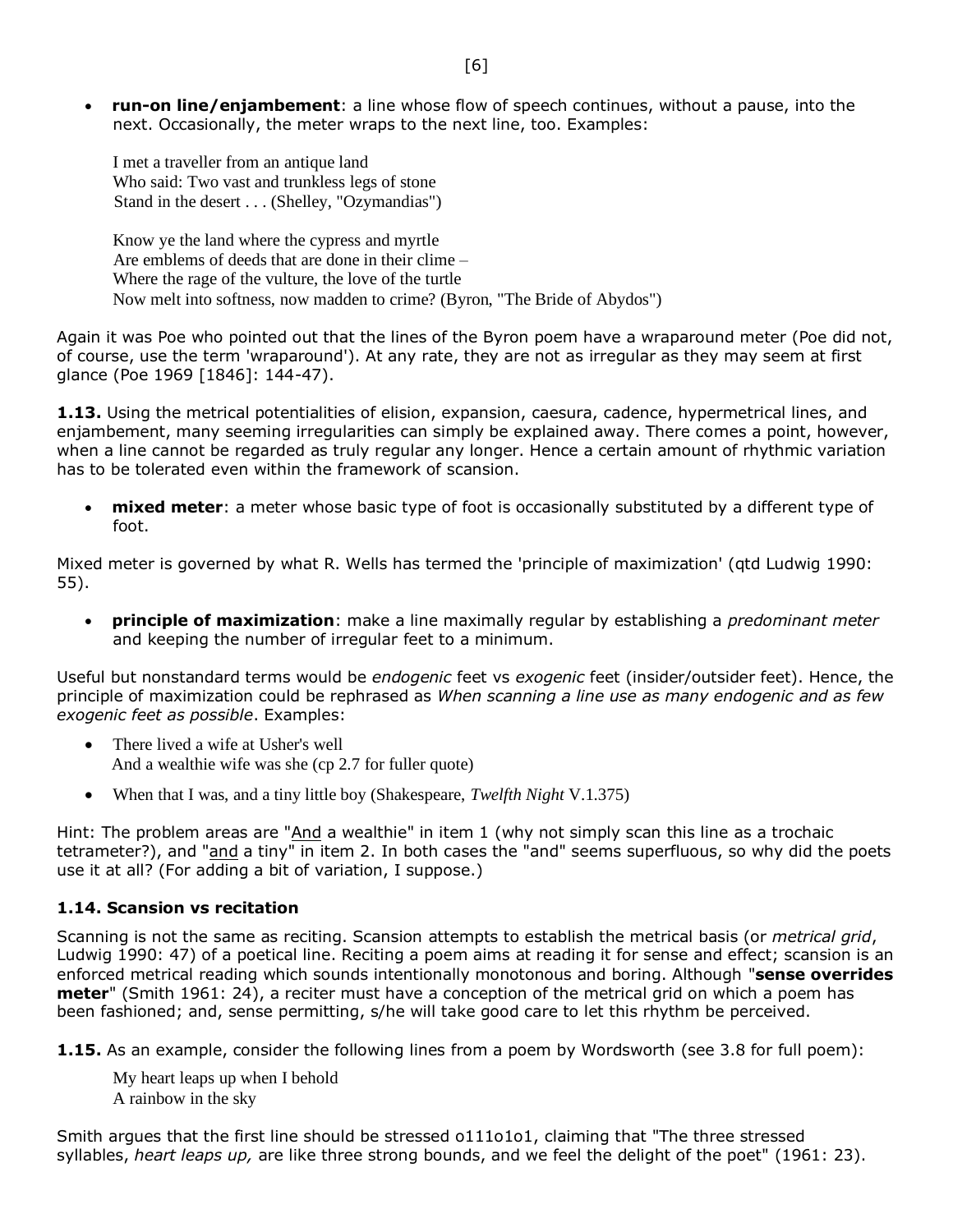Well, if he says so. But are we talking of scanning or of reciting? Scansion of the two lines, as you can easily verify, is unproblematically and regularly iambic. How a *reciter* actually reads those lines out loud is a different matter altogether. Indeed, the very first thing a reciter will avoid is restricting him- or herself to using zero and full stresses only. When scanning you do not recite, and when reciting you do not scan: it is as simple as that. Failure to recognize this rather basic distinction has resulted in a host of pointless controversies in the history of prosody.

In this context, consider the following point raised by M.H. Abrams, the general editor of the reputable *Norton Anthology*. Abrams quotes the initial quatrain of Shakespeare's sonnet 116:

Let me not to the marriage of true minds Admit impediments. Love is not love Which alters when it alteration finds. Or bends with the remover to remove.

Abrams then comments as follows:

It is perfectly possible, if one crushes all one's sensitivities, to read the first line of this poem as a mechanical iambic pentameter [...]. But of course, nobody ever reads it that way, except to make a point; read with normal English accent and some sense of what it is saying, the line should probably form a pattern something like this [...] [indicating a stress pattern of 1000010011, MJ], which is neither pentameter nor in any way iambic. The second line is a little more iambic, but, read for expression, falls just as far short of pentameter. Only in the third and the fourth lines do we get verses which read as well as scan like five iambic feet. (1986: 2550-51)

Abrams is quite right initially: it would never do to *recite* Shakespeare's lines as "mechanical iambic pentameters" (because sense always overrides meter); it is true, too, that if one did read them as iambic pentameters one would probably do it "to make a point" – namely to establish the poem's meter. Unfortunately, Abrams goes on to roundly invalidate his point by using the zero/full stress convention of scansion for illustrating "reading for expression", ie reciting. Surely, pronouncing line 1 as "LET me not to the MARRiage of TRUE MINDS", as Abrams suggests, would strike a live audience as fairly absurd. Worse, line 3 allegedly "read[s] as well as scan[s] like five iambic feet", hence has a stress pattern of "Which ALters WHEN it ALterAtion FINDS", followed by "Or BENDS with THE reMOVer TO reMOVE". Well, if that rendering doesn't "crush all one's sensitivities" then I don't know what does. By the way, line 5 of the same poem continues as follows:

O no, it is an ever fixed mark

Should the word "fixed" be rendered as one or two syllables? Virtually every reciter and scholar, including Abrams (I think), would expand it to two syllables, and rightly so, because the underlying iambic meter, as established by scansion, demands it. Which goes to show that scansion serves a restricted purpose even in recital.

**1.16.** Hopefully, bearing in mind the foregoing squabble, you will be in a position to explain and resolve the well-known metrical problems of the following lines, also from a sonnet by Shakespeare (Chatman 1970: 328).

Shall I compare thee to a summer's day? Thou art more lovely and more temperate

Tip: juxtapose scansion and likely recital of the lines. (Putting a lot of stress on the "I" of the first line does not go well with the point made in line 2.)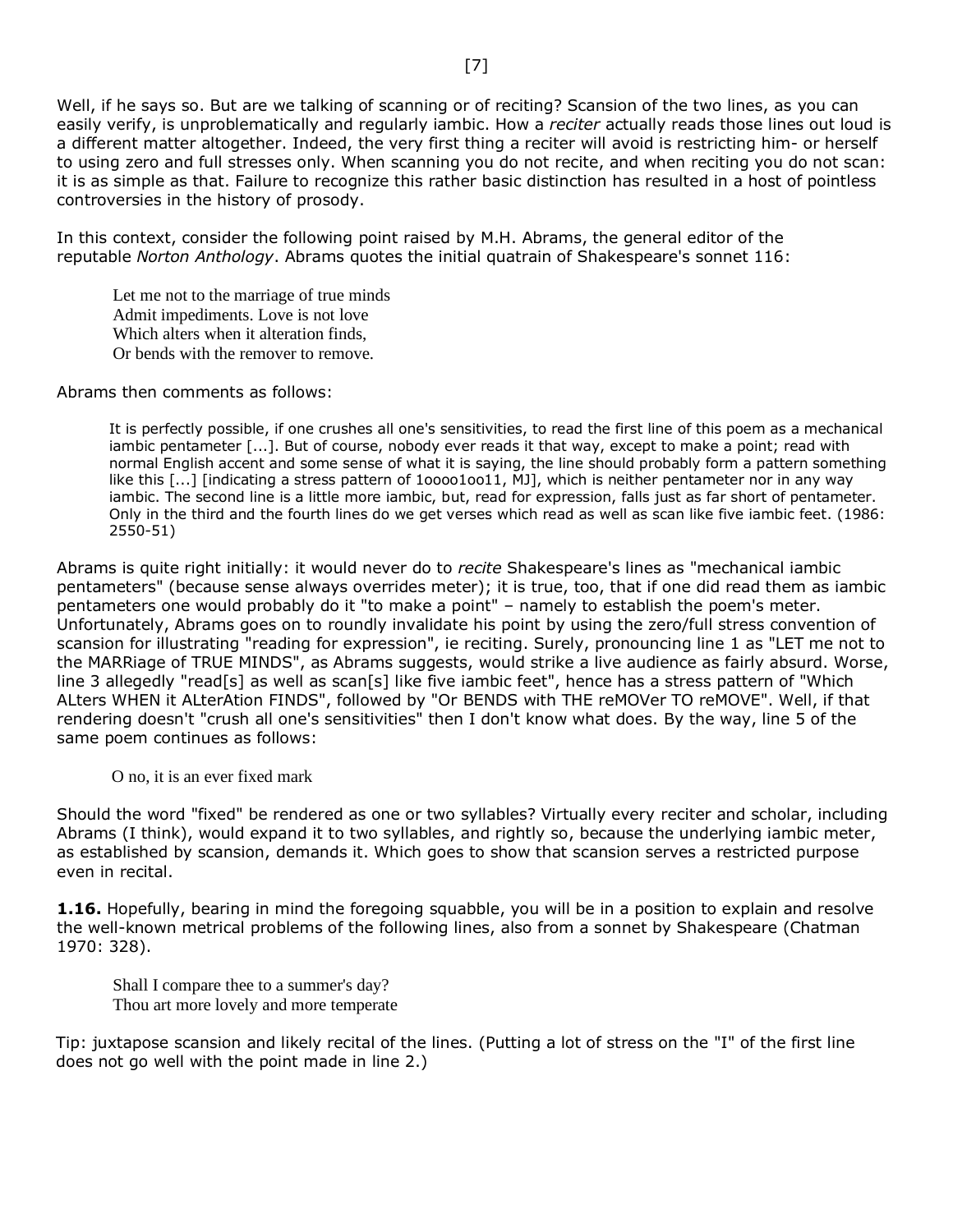<span id="page-7-0"></span>**1.17.** Here are some more scansion exercises, but be warned, they are not quite as easy as the examples cited earlier.

Swift of foot was Hiawatha; He could shoot an arrow from him, And run forward with such fleetness, That the arrow fell behind him. (Longfellow, "The Song of Hiawatha")

Cannon to right of them, Cannon to left of them, Cannon in front of them Volleyed and thundered; Stormed at with shot and shell, Boldly they rode and well, Into the jaws of Death, Into the mouth of Hell Rode the six hundred. (Tennyson, "The Charge of the Light Brigade")

If thou be'st borne to strange sights, Things invisible to see, Ride ten thousand days and nights, Till age snow white hairs on thee. Thou, when thou return'st, wilt tell me All strange wonders that befell thee, And swear Nowhere Lives a woman true, and fair. (Donne, "Go and catch a falling star") $3$ 

There was a young lady of Niger Who smiled as she rode on a tiger; They returned from the ride With the lady inside, And the smile on the face of the tiger!<sup>4</sup>

 $3$  On the Donne poem, recall that one line of it was used for illustrating a fairly common foot  $(1.8)$ .

 $4$  If you find that the "Lady of Niger" limerick seems to be slightly irregular, which it is, try to establish its predominant meter on the basis of the concluding three lines. See also footnote 5.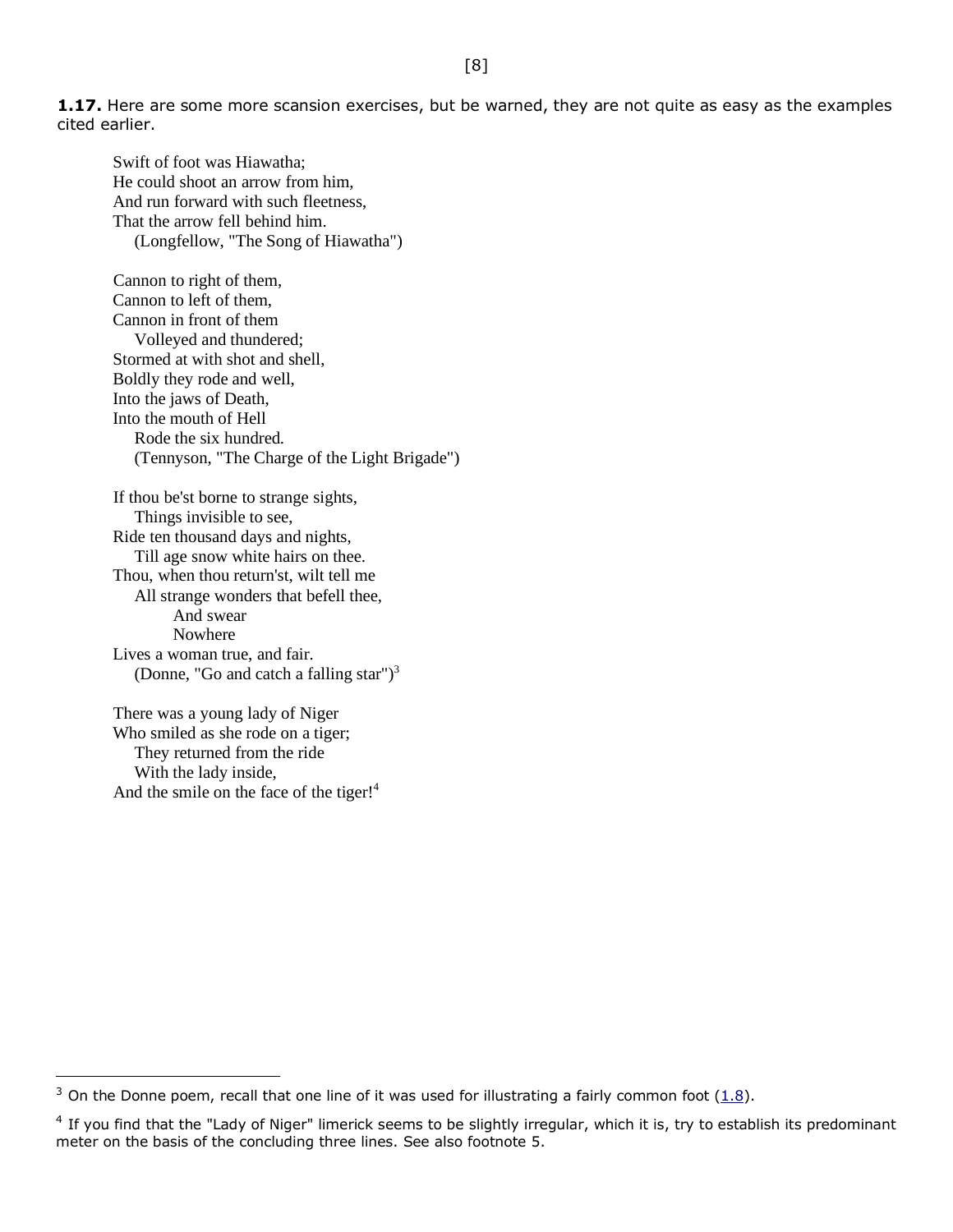**1.18.** Poets often enjoy playing with exotic metrical effects. Given the concepts and strategies introduced above, comment on the following games and experiments.

HEAR the sledges with the bells – Silver bells! What a world of merriment their melody foretells! How they tinkle, tinkle, tinkle, In the icy air of night! While the stars, that oversprinkle All the heavens, seem to twinkle With a crystalline delight; Keeping time, time, time, In a sort of Runic rhyme, To the tintinabulation that so musically wells From the bells, bells, bells, bells, Bells, bells, bells  $-$ From the jingling and the tinkling of the bells. (Poe, "The Bells") There was a merry passenger, a messenger, a mariner; he built a gilded gondola to wander in, and had in her

a load of yellow oranges and porridge for his provender; he perfumed her with marjoram and cardamom and lavender. (J.R.R. Tolkien, "Errantry") <sup>5</sup>

**1.19.** Historical shift of emphasis. Historically, early poetical texts tend to conform strictly to metrical rules, while more modern texts (roughly, from the middle of the 19C onwards) allow increasing degrees of variation and irregularity. The development towards increasing freedom is typified in the 19C concept of *sprung rhythm* and the 20C concept of *free verse*.

• **sprung rhythm**: "G.M. Hopkins' term for a mixed meter in which the foot consists of a stressed syllable which may stand alone, or may be combined with from one to three more unstressed syllables" (Abrams 1964: 52).

I caught this morning morning's minion, kingdom of daylight's dauphin, dapple-dawn-drawn Falcon, in his riding Of the rolling level underneath him steady air (Hopkins, "The Windhover")

• **free verse**: "verse which, although more rhythmic than ordinary prose, is written without a regular metric pattern" (Abrams 1964: 39).

Let us go then, you and I, When the evening is spread out against the sky Like a patient etherized upon a table (T.S. Eliot, "The Love Song of J. Alfred Prufrock")

<sup>5</sup> "Errantry" is an early version of what later turns into one of Bilbo's songs in *The Lord of the Rings* (part I). See here for an [actual reading](https://www.youtube.com/watch?v=haJBsRBJbIU) of the poem. Note the high incidence of the stress group o1oo, such as in "a messenger, a mariner" etc. Arguably, then, the lines are best scanned as second paeon dimeters, as briefly mentioned in 1.4.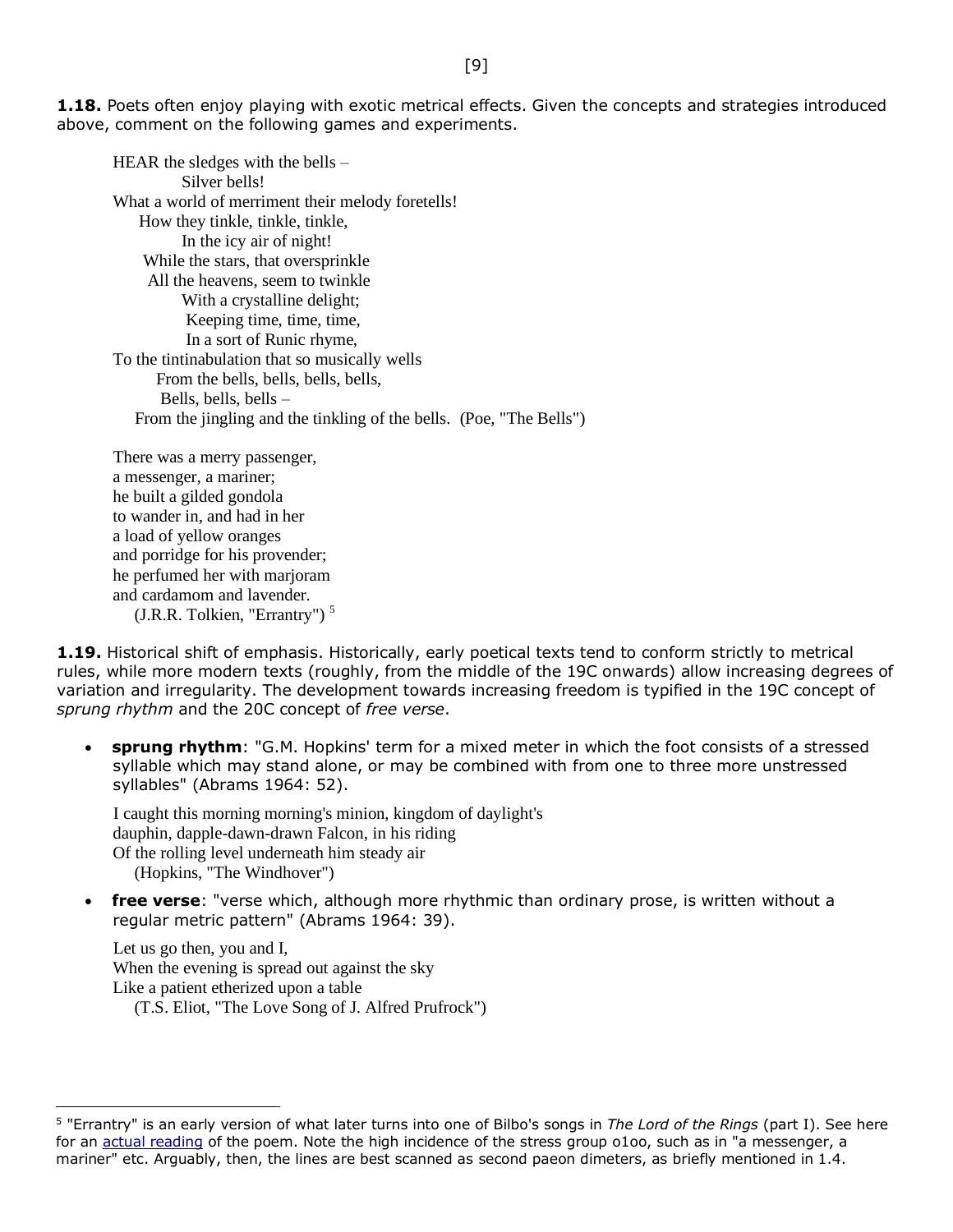Can you give me a precise description? Said the policeman. Her lips, I told him, Were soft. Could you give me, he said, pencil Raised, a metaphor? Soft as an open mouth, I said.

(Barry Cole, "Reported Missing")

These lines exhibit a gradual loss of metrical rhythm, and begin to sound more and more like ordinary prose. Nevertheless, they still use elements like visual versification, cadences, and regular pauses that might be constitutive of a different kind of poetical rhythm. To my knowledge, little has been done in this area of prosody.

## <span id="page-9-0"></span>**2. Rhyme, verse sequence, stanza**

#### **2.1. Rhyme**

Like rhythm, rhyme is a sound-oriented poetical feature.

• Two words **rhyme** if they are identical or similar from the last stressed vowel onwards. A rhyme is a **pure rhyme** or a **perfect rhyme** when the rhyming bits are identical in sound (*ran/man, bright/night, many/any, subdue/renew, glorious/victorious*); whereas a **half rhyme/slant rhyme** is one in which the rhyming parts are only similar in sound (often it is exactly the vowels that differ: *load/lid, stone/frown, over/recover*).

There are two main exceptions:

- An **eye rhyme** links two words that look as if they ought to rhyme perfectly but in reality do not, e.g., *daughter* and *laughter*. Usually, an eye rhyme is only a half rhyme. Note, however, that what may appear as an eye rhyme may once have been a pure rhyme (as *prove/love* was in Shakespeare); and in the special case of the word *wind* there was once a poetic license [\(1.11\)](#page-4-1) that permitted it to rhyme perfectly with words like *find* etc. (Cases like these have to be checked in a good etymological dictionary such as the *Oxford English Dictionary*.)
- A **rich rhyme** links two words that sound wholly alike (homophones): *reed/read, rite/right*.

**2.2.** Further common distinctions concern the position of rhymes and the number of syllables involved.

- An **end rhyme** is one in which the rhyming words occur at the end of two lines (this is, of course, the standard case).
- An **internal rhyme** is one in which one of the rhyming words occurs in the middle and the other at the end of a line ("Once upon a midnight dreary, while I pondered, weak and weary" – Poe).
- A **masculine rhyme** is one that ends in a single stressed syllable (*ran/man*).
- A **feminine rhyme** is one that ends in one or more unstressed syllables (*Niger/tiger*).

#### **2.3. Verse sequence**

Rhymes have a variety of functions: they emphasize the end of a line; they help memorize verses; and they link and bind verse sequences. For an analysis of complex rhyming patterns, ordinary lower-case letters (with the exception of 'x') are used to represent rhyming lines, and the letter 'x' represents a nonrhyming line. The two most common and basic rhyming patterns are alternate rhymes and embracing rhymes:

- An **alternate rhyme** is a verse sequence that rhymes abab (or similarly, such as xaxa);
- an **embracing rhyme** is a verse sequence that rhymes abba (or similarly, such as axxa).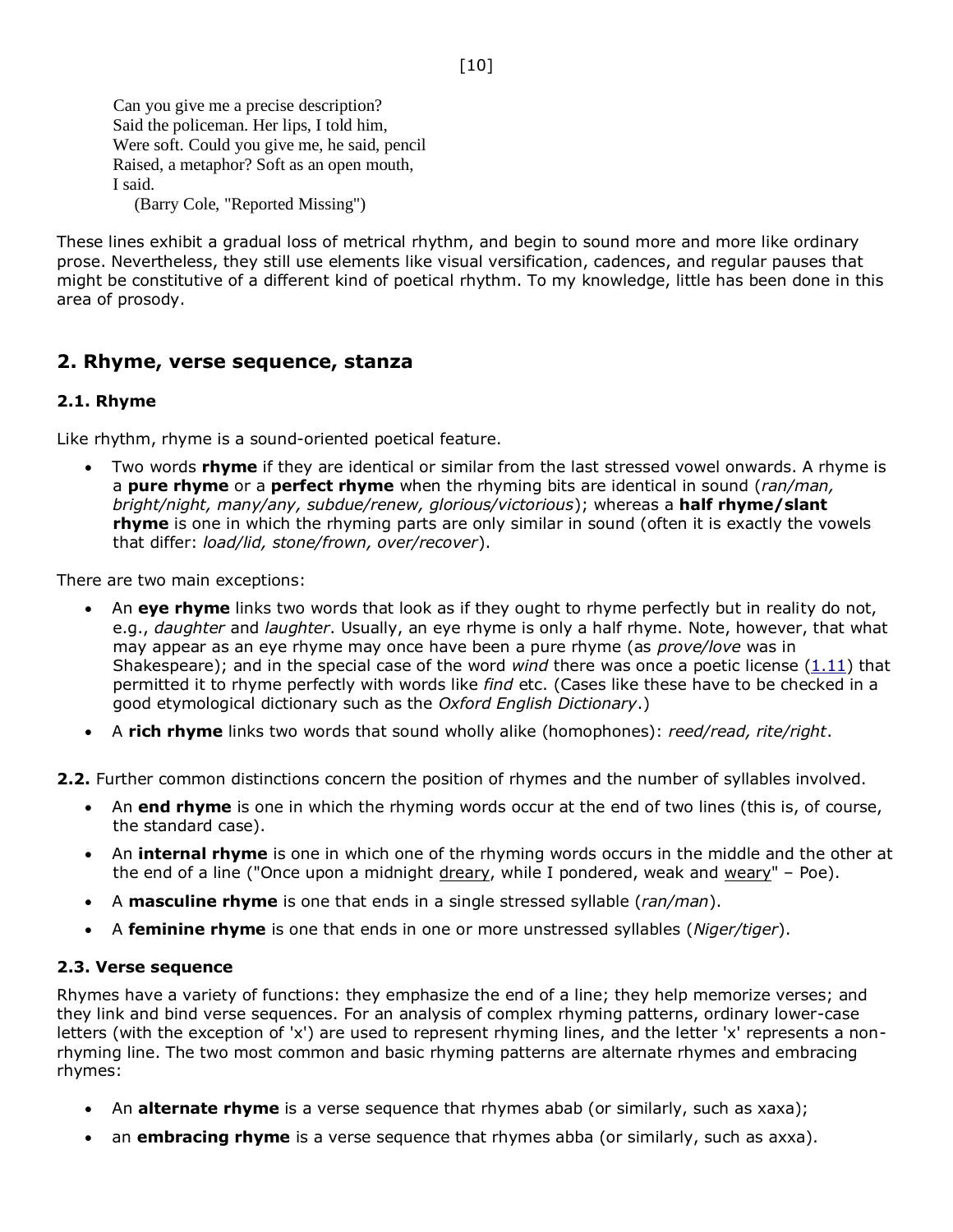A rhyming pattern such as xaxaxa (clearly a variant of an alternate rhyme) consists of a verse sequence of six lines of which the second, fourth and sixth rhyme (Carroll's "Mad Gardener's Song", partially quoted in [1.9,](#page-3-0) provides an example). Occasionally, one adds an indication of the lines' metrical length so that the fully specified general formula for the stanzas of the "Mad Gardener's Song" becomes x4 a3 x4 a3 x4 a3.

**2.4.** The following standard verse-sequence patterns have acquired proper terms:

- A **couplet** is a verse sequence consisting of exactly two rhyming lines (aa).
- The **short couplet** or **octosyllabic couplet** is a verse sequence consisting of the pattern a4a4:

I am his Highness' Dog at Kew; Pray tell me, Sir, whose Dog are you? (Pope)

• The **heroic couplet** uses the pattern a5a5:

An hour of quiet shortly shall we see; Till then, in patience our proceeding be. (*Hamlet* V.1.291)

- A **tercet** is a verse sequence using either the rhyme pattern axa or aaa (the latter is also called a **triplet**).
- A **quatrain** is a verse sequence consisting of four lines, usually of the rhyming pattern xaxa, abba or abab.

Longer verse sequences (whose possible rhyming patterns are too varied to be listed here) include **quintets**, **sestets**, **septets**, **octets**, and **nonets**.

**2.5.** As was pointed out above  $(1.13)$ , the most popular type of verse sequence in English as well as European dramatic literature is the blank verse.

• **blank verse**: a sequence of unrhymed iambic pentameters. Blank verse is 'blank' because it has neither rhymes nor a rhyming pattern. For an example, we can fall back on a couple of lines that we used to establish the rhythmical character of poetry:

If it assume my noble father's person, I'll speak to it, though hell itself should gape And bid me hold my peace. […] (*Hamlet* I.2.265)

#### **2.6. Stanza**

• A **stanza** is sequence of lines that is visually marked off as a separate unit. A stanza consists of one or more verse sequences. A poem consists of one or more stanzas.

**2.7.** Some types of poems such as ballads, limericks and sonnets can be defined on the basis of their formal features.

• A **ballad stanza** is a four-line stanza conforming to the pattern x4a3x4a3. Example:

There lived a wife at Usher's Well And a wealthie wife was she; She had three stout and stalwart sons, And she sent them o'er the sea.

**limerick** (define it yourself  $-1.17$  $-1.17$  cites a typical example)<sup>6</sup>

 $6$  Assuming the "Lady of Niger" to be a typical instance, a limerick is a five-line poem consisting of mainly anapestic feet and a verse/metrical length pattern of a3a3b2b2a3. I am sure there are many variants, however, and the semantic patterns are also of interest.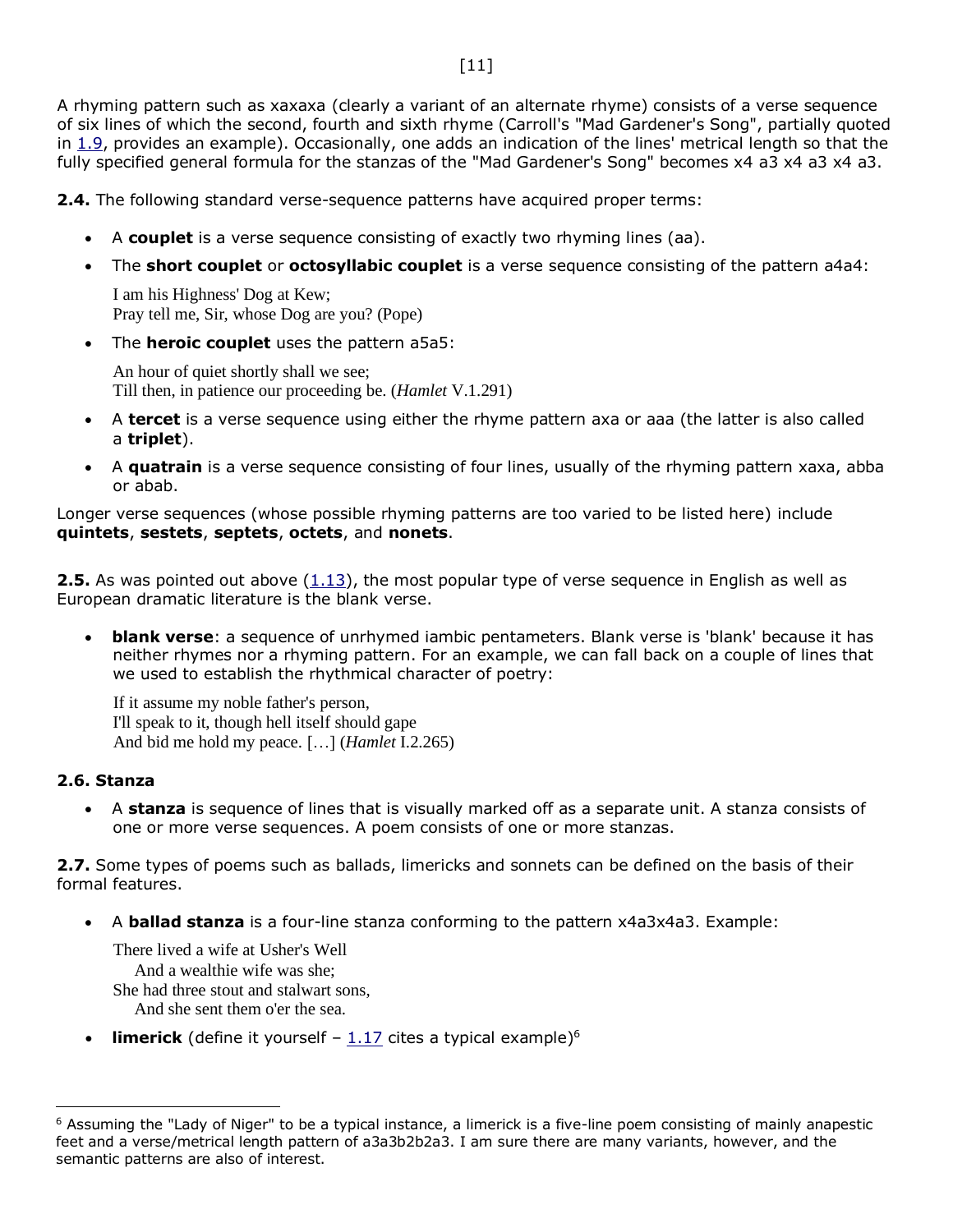• **sonnet**: a poem consisting of exactly fourteen lines (usually, iambic pentameters). The **Italian sonnet** subdivides into two quatrains (or one octet) and two tercets (or one sestet), usually following the pattern abba abba cde cde. The **English sonnet** (as used, among others, by Shakespeare) subdivides into three quatrains and one couplet (usually abab cdcd efef gg). Many sonnets move towards a **volta**, a sudden turn in thought – "from question to answer, from problem to solution" (Holman 1977), often occurring either at the end of the octet or the end of the third quatrain.

#### **2.8. The haiku**

Meter and rhyme are culturally determined patterns. For a type of poem that is based on a different set of formal features consider the haiku:

• **haiku**: a three-line poem of Japanese origin, often consisting of exactly 17 syllables arranged in a 5-7-5 sequence. By preference, a haiku treats a natural event (often a trivial or quotidian one related to one of the seasons of the year). It is usually offered and received in (or used to reinforce) a spirit of tranquillity, harmony, meditation, and contemplation. (All this is typical, apparently, of Zen Buddhism, the Japanese tea ceremony, etc.)

Here is a haiku by Moritake, a 16C poet, translated by Babette Deutsch:

The falling flower I saw drift back to the branch Was a butterfly.

As Deutsch comments, "the poem refers to the Buddhist proverb that the fallen flower never returns to the branch; the broken mirror never again reflects" (qtd Gwynn/Condee/Lewis 1965: 143).

Mastery of Japanese haiku poetry is usually credited to the 17C poet Matsuo Basho. Here is one of his haikus (qtd *Encyclopaedia Britannica* under. *Basho*):

On a withered branch A crow has alighted: Nightfall in autumn.

Perhaps Basho's most famous haiku is the one cited in the opening scene of Edward Bond's *Narrow Road to the Deep North* (a play on the life of Basho):

Silent old pool Frog jumps Kdang!

A more popular version of this poem, and a good candidate for the shortest poem ever, is generally quoted as "Pond/Frog/Plop". In the early 20C, the imagists, a group of English and American poets, made occasional use of the form. Best known is the following haiku by Ezra Pound:

In a Station of the Metro The apparition of these faces in the crowd; Petals on a wet, black bough.

**2.9.** Strange as it may seem, the haiku has recently been revived in the form of internet haikus, also known as error-message haikus, thematizing a malfunctioning computer component or program:

Yesterday it worked Today it is not working Windows is like that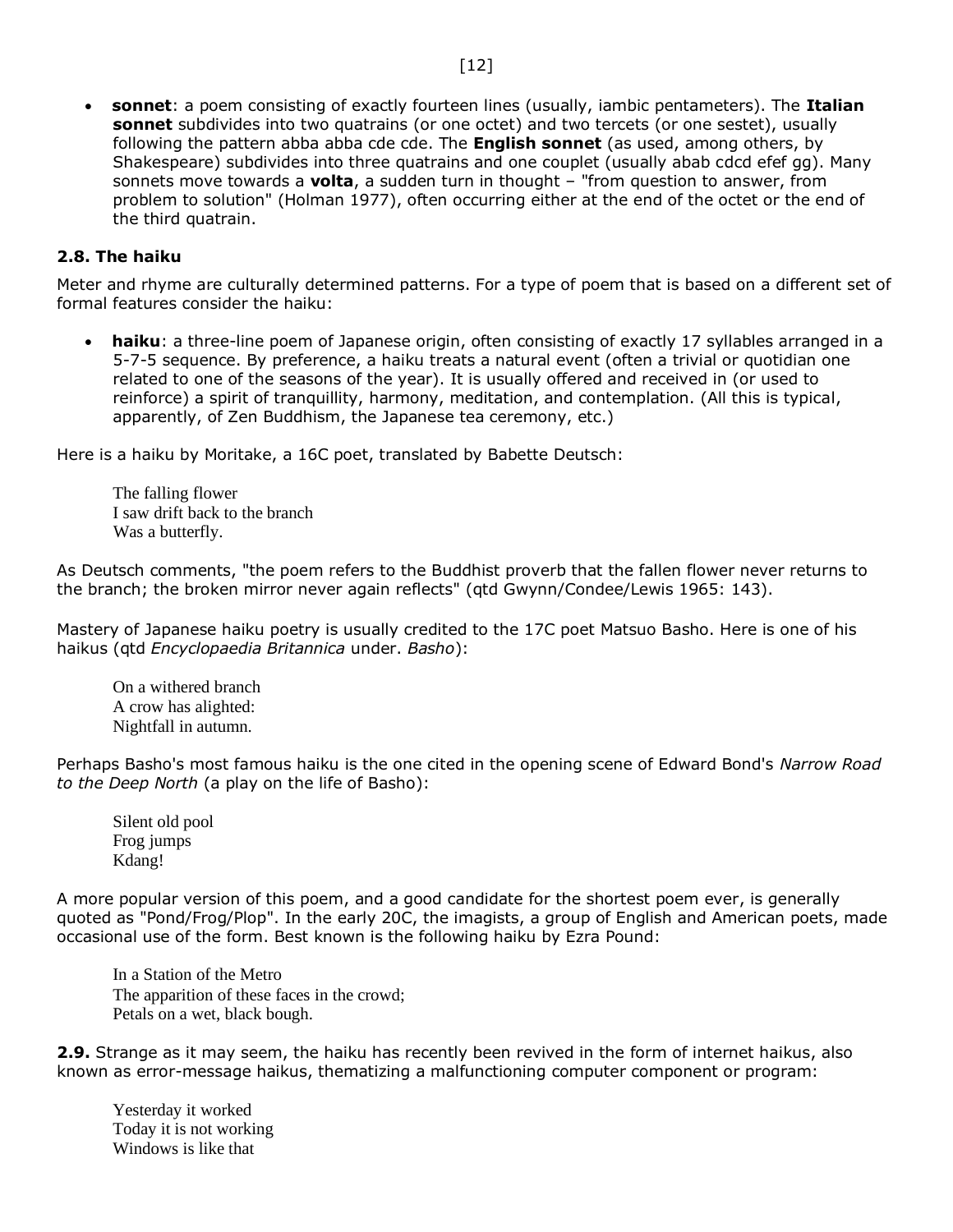Out of memory. We wish to hold the whole sky, But we never will.

First snow, then silence. This thousand dollar screen dies so beautifully.

The Tao that is seen Is not the true Tao, until You bring fresh toner.

A file that big? It might be very useful. But now it is gone.

How would one analyze the effectiveness of these poems? A difficult exercise, I think; perhaps concepts such as *parody*, system intertextuality [(Broich/Pfister 1985: chIII] and/or epiphany [\[N3.3.10\]](file:///D:/bBO/Public_html%20Backup/pppn.pdf%23page=54) might prove helpful.

# <span id="page-12-0"></span>**3. Semantic analysis of poetry**

### **3.1. Types of poems**

*British and American Classical Poems* is a carefully annotated and lovingly illustrated anthology of poetry in which the poems are arranged not, as is usual, by author or historical sequence but by text types. Among their sixteen types, editors Herrig, Meller, and Sühnel include "Ballads", "Narrative Poems", "Dramatic Monologues", "Short Lyrics and Songs", "Pastorals", "Sonnets", "Elegies", "Odes", "Reflective Verse and Verse Essays", "Epigrams", and "Nursery Rhymes". Some of these types of poems are defined by formal criteria (sonnet – a 14-line poem), some by pragmatic criteria (Nursery Rhymes – poems for children), and some by semantic criteria (Pastoral – a poem set in idyllic rural surroundings [often identified as "Arcadia"] and revolving around the life of shepherds and shepherdesses).

<span id="page-12-1"></span>**3.2.** Regarding the type of discourse presented by a poem, the most useful distinction is that between lyrical poems and narrative poems (see the genre taxonomy on PPP's [project page\)](http://www.uni-koeln.de/~ame02/ppp.htm).

- A **lyrical poem** is a subjective and reflective type of discourse in which a speaker presents or describes an emotion, or discusses a philosophical problem (example: Wordsworth, "My heart leaps up"). The sentences of a lyrical poem are typically framed in the present tense. Common subtypes of lyrical poems are odes, elegies and verse essays. See [5](#page-25-0) for an interpretation of a lyrical poem.
- A **narrative poem**, in contrast, "is one that tells a story" (Preminger 1975). The speaker of a narrative poem is a narrator who tells a story that either happened to her/himself or to other characters (see the distinction between first- and third-person narrators in the narratology section, [N1.10\)](http://www.uni-koeln.de/~ame02/pppn.pdf#page=5). The sentences of a narrative poem are typically framed in the past tense ("There lived a wife at Usher's Well"). The most common types of narrative poems are ballads, nursery rhymes and verse epics.

Note that this is not intended to be a watertight division; indeed, many poems have both lyrical and narrative features, or lyrical and narrative passages. Still, it is usually possible to determine a dominant orientation, especially in the sense that a narrative passage can work in the service of a lyrical poem, or else a lyrical passage in the service of a narrative poem (cp Chatman's notion that text types "can operate at each other's service", 1990: 8). For an excellent collection of narratological interpretations of 16C to 20C English poetry see Hühn/Kiefer (2005).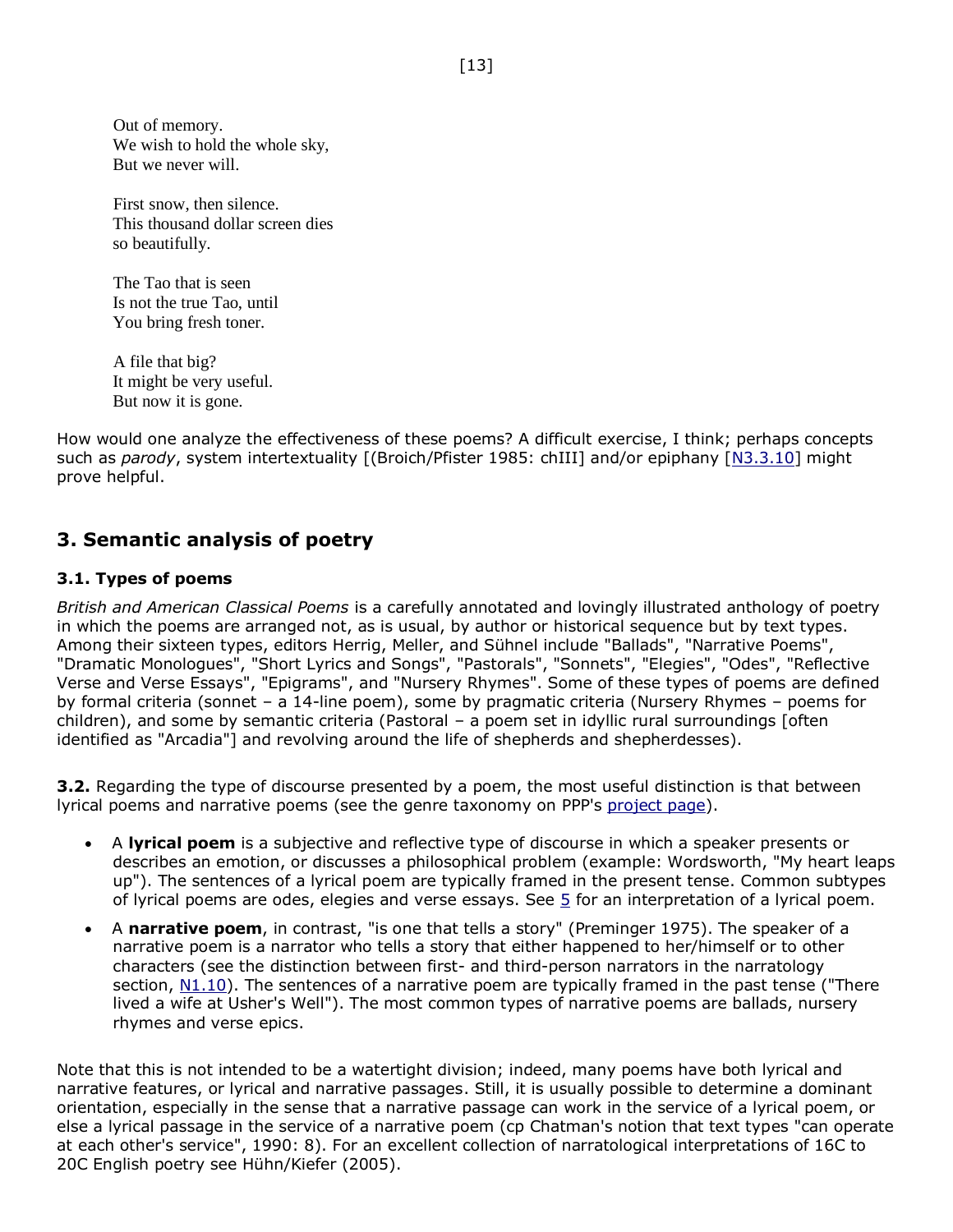### **3.3. Author and speaker**

Regarding the person or subject who utters the poetical text, modern theoretical and analytical discourse is very circumspect in its use of the terms *author* and *speaker*. Like all texts, poems have a communicational structure involving senders and addressees (compare [D2.1](http://www.uni-koeln.de/~ame02/pppd.pdf#page=5) and [N2.3.1](http://www.uni-koeln.de/~ame02/pppn.pdf#page=22) on the definition of these terms in drama theory and narratology, respectively).

• **speaker**: the text-internal agency (usually a first person) who acts as the subject, originator and 'voice' of the poetical text (or part of the poetical text, since a poem may have several speakers). The term *speaker* is useful for two reasons: (i) it emphasizes the auditory characteristics (meter, rhyme) of most poetical texts, and (ii) it avoids automatic equation with the text's external author (see below). Once the speaker of a poem identifies him- or herself in the first person, one can use a nominalized **I** as a form of reference ("the I of this poem reflects on... "). If the poem happens to be a lyrical poem [\(3.2\)](#page-12-1), then the term **lyrical I** is appropriate. If the text is a narrative poem [\(3.2\)](#page-12-1) then narratological terms such as **narrator**, **narrating I** etc are appropriate. Finally, if one has reasons to believe that a poem's speaker is *not* the author then the speaker is often called a **persona** (typically, the speakers of dramatic monologues are personae – example: the Duke of Ferrara in Browning's "My Last Duchess").

The speaker's communicational partner is, logically enough, a **hearer** or more generally an **addressee**. The addressee may be present, named, and overt; often, however, s/he is absent, nameless, indeterminate, or imaginary (cf. the rhetorical figure of apostrophe [4.5\)](#page-24-0). In an act of self-communication, the speaker's addressee is, of course, the speaker him- or herself.

• The **author**, in contrast to the speaker, is the real-life poet him- or herself, the creator (writer) of the poetical text: people like Auden, Dickinson, Shakespeare, Wordsworth, and so on. Since it is always possible that the author may use the voice of a persona (see above), or use several speakers, many scholars today do not automatically identify a poem's speaker with its author.

Even though speakers and authors are here treated as distinct textual roles, they may, of course, share certain characteristics; indeed, biographical and other text-external evidence may add considerable substance and meaning to a poem. In this case it is clearly legitimate to use the terms speaker and author side by side.

Finally, **we**, the real **reader**s, are the author's and the poetical text's external addressees.

**3.4.** Whatever you may think of political correctness in general, interpretive discourse must decide on which pronoun to use in order to refer to a text's speaker. Since a generic 'he' is clearly out of the question, most scholars today follow what has become known as 'Lanser's rule' (1981: 166; the original reference is to narrators in narrative texts):

**Lanser's rule**: in the absence of any text-internal clue as to the speaker's sex, use the pronoun appropriate to the author's sex. For instance, a speaker of indeterminate sex in a poem by Emily Dickinson would be referred to as "she", while a similar speaker in a poem by William Carlos Williams would be referred to as "he".

<span id="page-13-0"></span>**3.5.** The basic assumption guiding all analyses of meaning is that texts are coherent. A random collection of words such as "The king of and is" does not constitute a (meaningful) text, and neither does a random collection of sentences that may be meaningful in isolation. In fact, let us assume that coherence is the feature that separates texts from 'non-texts':

• A **non-text** (Werlich 1976: 23) consists of a basically random accumulation of words or sentences.

It was a dark and stormy night. Suddenly a shot rang out. The maid screamed. Suddenly a pirate ship appeared on the horizon. While millions of people were starving, the king lived in luxury. Meanwhile, on a small farm in Kansas, a boy was growing up. (Charles Schulz, You're Out of Sight, Charlie Brown)

• A coherent **text**, in contrast, is based on a network of meaningfully related expressions: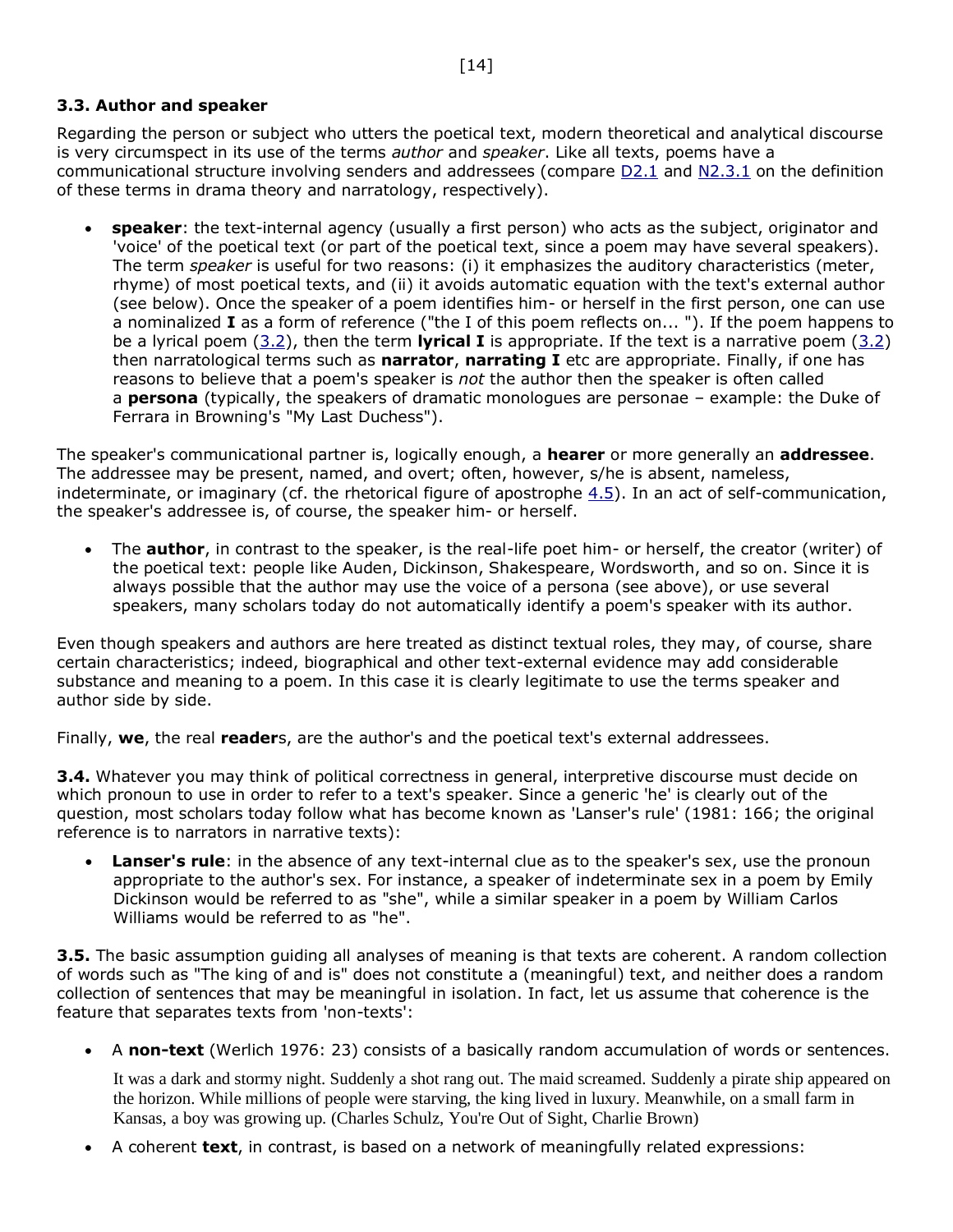And wow he died as wow he lived,

going whop to the office and blooie home to sleep and biff got married and bam had children and oof got fired, zowie did he live and zowie did he die (Francis Fearing, "Dirge")

Words and sentences must cohere if we want to speak meaningfully: describe something, tell a story, argue a point, or convey a message.

## **3.6. Isotopies**

Most approaches toward an analysis of thematic coherence use the concept of *isotopies* proposed by the French structuralist A.J. Greimas.

• An **isotopy** is a sequence of expressions joined by a common semantic denominator. An isotopy identifies one of the text's **themes**. On the most basic level, names, descriptive phrases, and pronouns are isotopically related ("Kate was a young woman who ..."). More generally, synonyms and co-referential expressions ("Pluto", "my dog") and members of a set ("cats", "dogs") are isotopically related, and so are contrasts ("black", "white") and opposites ("hot", "cold"). Often, one has to move up or down on the **abstraction ladder** of the language (that is, generalize or exemplify) to find the relevant semantic commonality (cp examples given here, and exercises below; note also that generalization and exemplification are now often referred to as 'chunking up' and 'chunking down', respectively). Ultimately, the theory of isotopies claims that in a coherent text *all* expressions are isotopically linked, leaving no isolated islands of expressions. See Greimas (1983 [1966]); Culler (1975: chI.4).

Thematic analysis usually begins with an attempt to collect expressions that constitute an isotopy – either by co-reference or common set membership. Titles, repetitions, parallelisms, oppositions and contrasts are important pointers to central isotopies. Hopefully, when all relevant themes have been identified, the inter-thematic links (which are also isotopies) will ultimately constitute a text's global message.

**3.7.** Exercise. In [3.5,](#page-13-0) a stanza from Fearing's "Dirge" was cited as an example of a coherent text. Establish the main isotopies in this text and relate them to the title of the poem. Note that the somewhat unusual occurrences of "pow", "wow", "biff" etc also constitute a recurrent thematic level. Where do these 'words' come from, what, if anything, do they mean, and how are they related to the other themes of the poem?

<span id="page-14-0"></span>**3.8.** Consider the following programmatic poem by William Wordsworth, a poet of the Romantic era.

My heart leaps up when I behold A rainbow in the sky: So was it when my life began, So it is now I am a man, So be it when I shall grow old Or let me die! The Child is Father of the Man; And I could wish my days to be Bound each to each by natural piety.

Highlight the text's isotopically related expressions. For instance, find the co-referential expressions identifying the speaker's various states of existence. How is the theme of "when my life began" (line 3) taken up again in the poem? Is it related to larger themes that are linked by a common semantic denominator? What is meant by "The Child is Father of the Man" (line7)? Technically, this is a paradox, a seemingly nonsensical statement. To explain a paradox, you have to show that what the speaker means is not at all nonsensical. Finally, what is the meaning of "natural piety" in the last line? If you cannot relate it to anything that has been mentioned before your interpretation misses out on an important isotopy.

**3.9.** Read Spenser's sonnet "One day I wrote her name upon the strand" (1595), and present a thematic analysis.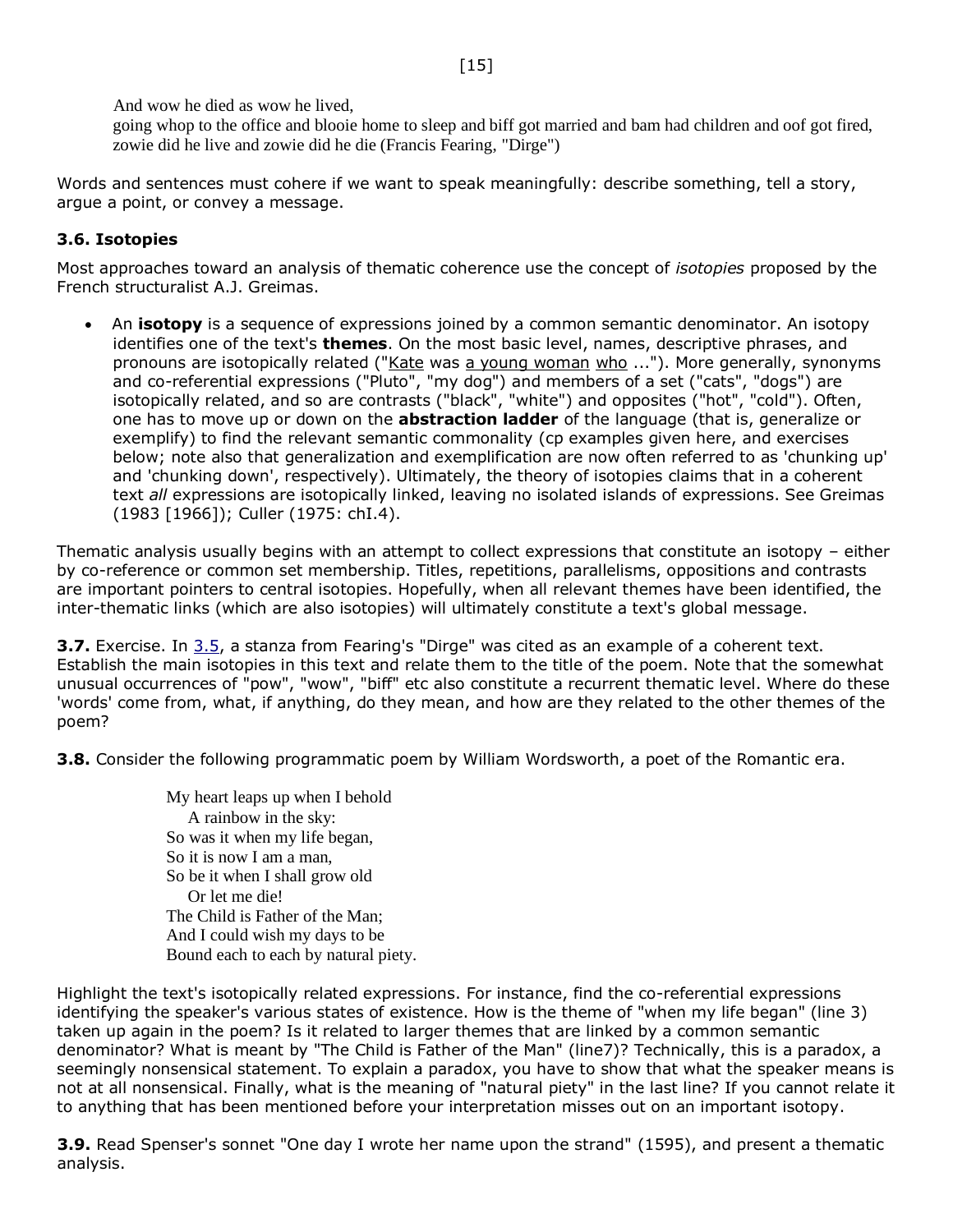One day I wrote her name upon the strand, But came the waves and washèd it away: Again I wrote it with a second hand, But came the tide, and made my pains his prey. "Vain man," said she, "that dost in vain assay, A mortal thing so to immortalize; For I myself shall like to this decay, And eke my name be wipèd out likewise." "Not so," (quoth I) "let baser things devise To die in dust, but you shall live by fame: My verse your virtues rare shall eternize, And in the heavens write your glorious name: Where whenas death shall all the world subdue, Our love shall live, and later life renew."

Hint: begin by marking and drawing connecting lines between all expressions that designate, broadly, a medium of language. Find one or more parallels for "washed it away". Identify the themes of life and death (remember that opposites are important pointers to isotopies); note the link between these themes and make a list of all textual allusions to them as they occur in the text. After a while, your copy will be marked by a crisscross of lines of correspondence which goes to show (a) that Spenser's sonnet is a highly coherent text and (b) that your thematic analysis is on the right track. Finally, adding up all themes, formulate a concise statement that summarizes the message of the poem and might serve as a title.<sup>7</sup>

## **3.10. Imagery: comparison, simile, and metaphor**

Using the concepts of thematic analysis, let us finally turn to **imagery**, a central subject in both literary analysis and linguistic theory (see Jakobson 1987, Ortony, ed. 1979, Lakoff and Turner 1989, Fauconnier and Turner 1998, also the studies listed under 'metaphor' below). The following account combines classical comparison theory (Levinson 1983: ch3.2.5) and Greimas's theory of isotopies.

• A **rhetorical comparison** compares a thing A (the *primum comparandum* 'the thing to be compared') to a thing B (the *secundum comparatum* 'the thing it is compared to') on the basis of a common feature or similarity (the *tertium comparationis*). The comparison pattern can usually be formulated as either *A is like B with respect to C*, or *A is as C as B*, or *A is like B because both are, or do, or look like, C*. Variant terms for *primum comparandum* are tenor, target, recipient field; for *secundum comparatum*: vehicle, source, donor field. In the present context I will stick to the Latin terms or simply A, B, and C.

Typically, a rhetorical comparison presents an unexpected or even unlikely introduction of B, often as a replacement of A, seemingly making the text incoherent. Facing an apparent rupture in textual coherence, the reader's task is to establish an isotopy that supplies the missing link, usually by guessing a suitable C (the *tertium comparationis*).

**3.11.** Rhetorical comparisons come in two forms: similes and metaphors.

<span id="page-15-0"></span>• A **simile** is a rhetorical comparison in which *primum comparandum* and *secundum comparatum* are linked by an explicit comparison word such as "like" or "as" (typically, "A is like B"). Example:

<sup>7</sup> Possible summary: *Our love, which I will document in the lasting medium of my poetry, will outlive us and everything, and eventually provide the impulse to create new life*. A possible title: *Love Conquers Death*.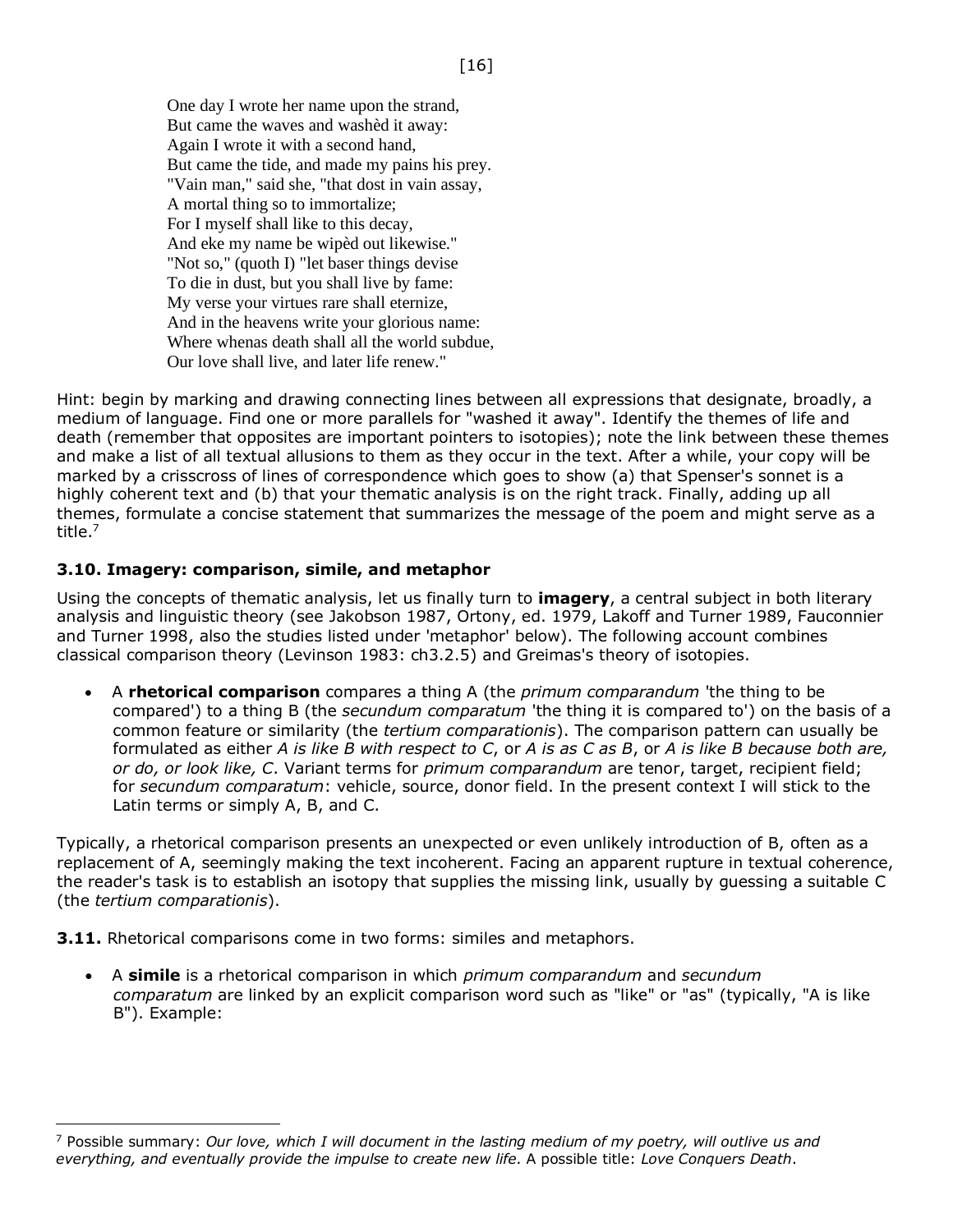My love is like a red red rose That's newly sprung in June: My love is like the melodie That's sweetly played in tune. (Burns)

The speaker's "love" (this is the woman he is in love with, not the emotion as such) is here compared to, first, a rose, and then a "melodie". Regarding the first simile, how is a woman like a plant (a seeming incoherence)? The ensuing line "That's newly sprung in June" suggests that the *tertium comparationis* (and the linking isotopy the text intends to establish) is something like freshness – the woman I love, the speaker suggests, is as fresh as a rose. Note that in another context the *tertium comparationis* of the identical simile might well be beauty, thorniness, or dangerousness.

- A **metaphor** is a rhetorical comparison that leaves out the comparison particle (hence, "my love is a rose" would be a metaphor). Frequently, the *secundum comparatum* simply replaces the *primum comparandum* ("My [wife, who is as beautiful as a] rose kissed me and said ...."). Here are some less silly examples:
	- $\circ$  "[My dog's] backbone (A) was a bended bow (B)" (Nash) the metaphor asserts the dog's youthful sprightliness.
	- $\circ$  "That time of year (B) thou mayst in me behold" (Shakespeare) the current stage in a man's life, (A), is compared to a season (B). Further context indicates that the season alluded to is autumn and that the common feature is decay, imminent death, etc.
	- $\circ$  "Forests (B) at the bottom of the sea" (Whitman) the speaker suggests that there are underwater growths (A) that look like (C) forests (B).

For more recent directions in metaphor theory, which also includes a treatment of simile and metonymy [\(4.4\)](#page-22-0), see Ortony, ed. (1979), Lakoff and Johnson (1980), Levinson (1983: ch3) [pragmatic approach; critique of comparison theories], Lakoff and Turner (1989), Fauconnier and Turner (1998), and the special issue of *Poetics Today* 20.3, ed Fludernik/Freeman/Freeman 1999, also Fludernik, ed 2011 and Fludernik 2015: ch3). Many of the more recent accounts rely on an approach called 'conceptual integration' or 'blending'.

### **3.12. Exercises on coherence and imagery.**

1) Discuss the main subject of Elton John's song "A Candle in the Wind". There are two versions: the first one begins with the line "Goodbye Norma Jean" (Norma Jean who, better known as?), and the more recent one begins with the words "Goodbye England's rose". But, I take it, the second version is neither about candles nor roses. In other words, what is the A that is here replaced by B on the basis of which C? Here are the first two stanzas:

> Goodbye England's rose May you ever grow in our hearts You were the grace that placed itself Where lives were torn apart You called out to our country And you whispered to those in pain Now you belong to heaven And the stars spell out your name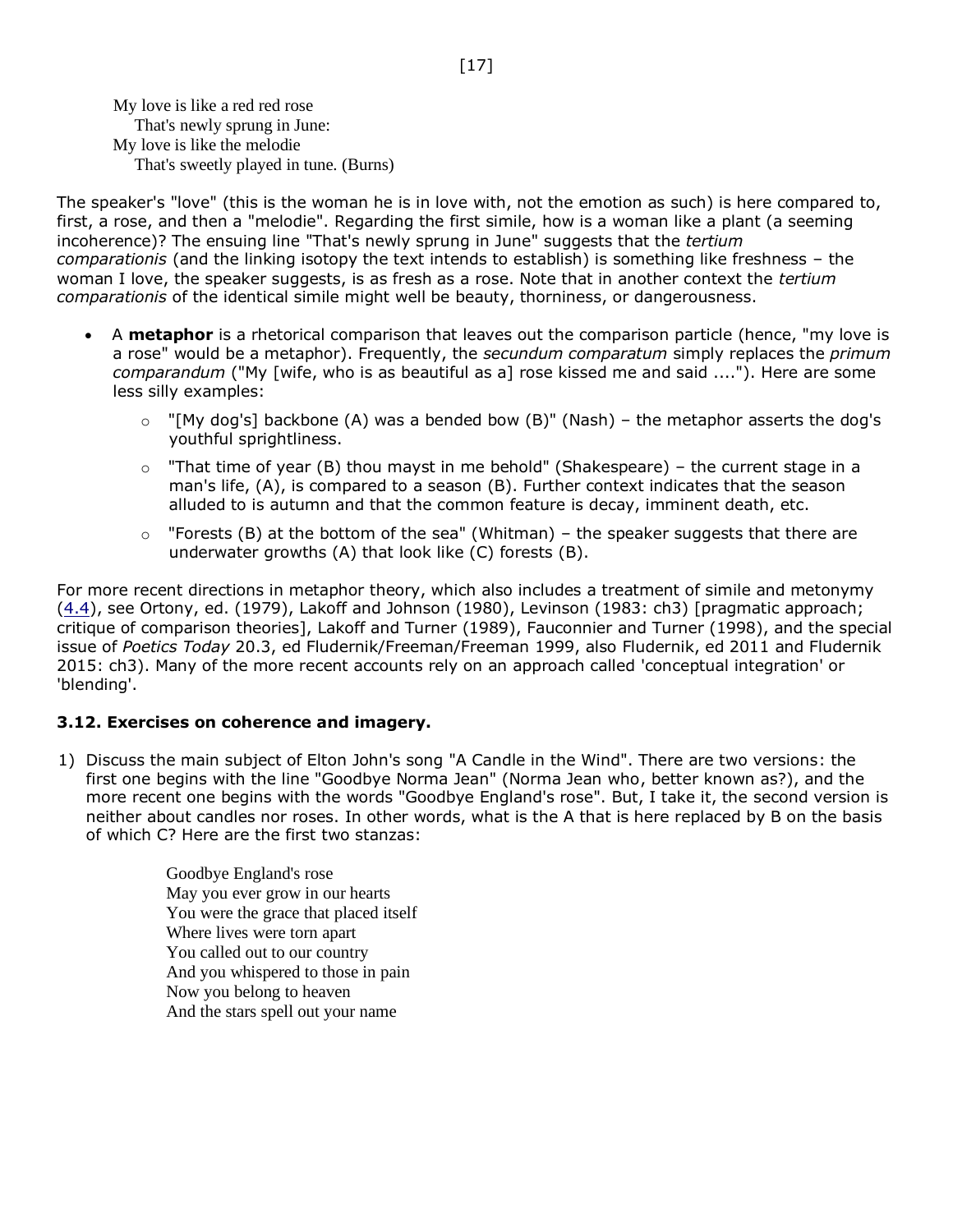And it seems to me you lived your life Like a candle in the wind Never fading with the sunset When the rain set in And your footsteps will always fall here Along England's greenest hills Your candle's burned out long before Your legend ever will

2) Karl Shapiro's "The Fly" begins, strangely enough, with the words "O hideous little bat" - and thus immediately confronts the reader with an apparent incoherence. Analyze the poem's imagery and work out its contribution to the text's overall thematic structure and message.

#### THE FLY

O hideous little bat, the size of snot, With polyhedral eye and shabby clothes, To populate the stinking cat you walk The promontory of the dead man's nose, Climb with the fine leg of a Duncan-Phyfe The smoking mountains of my food And in a comic mood In mid-air take to bed a wife.

Riding and riding with your filth of hair On gluey foot or wing, forever coy, Hot from the compost and green sweet decay, Sounding your buzzer like an urchin toy— You dot all whiteness with diminutive stool, In the tight belly of the dead Burrow with hungry head And inlay maggots like a jewel.

At your approach the great horse stomps and paws Bringing the hurricane of his heavy tail; Shod in disease you dare to kiss my hand Which sweeps against you like an angry flail; Still you return, return, trusting your wing To draw you from the hunter's reach That learns to kill to teach Disorder to the tinier thing.

My peace is your disaster. For your death Children like spiders cup their pretty hands And wives resort to chemistry of war. In fens of sticky paper and quicksands You glue yourself to death. Where you are stuck You struggle hideously and beg, You amputate your leg Imbedded in the amber muck.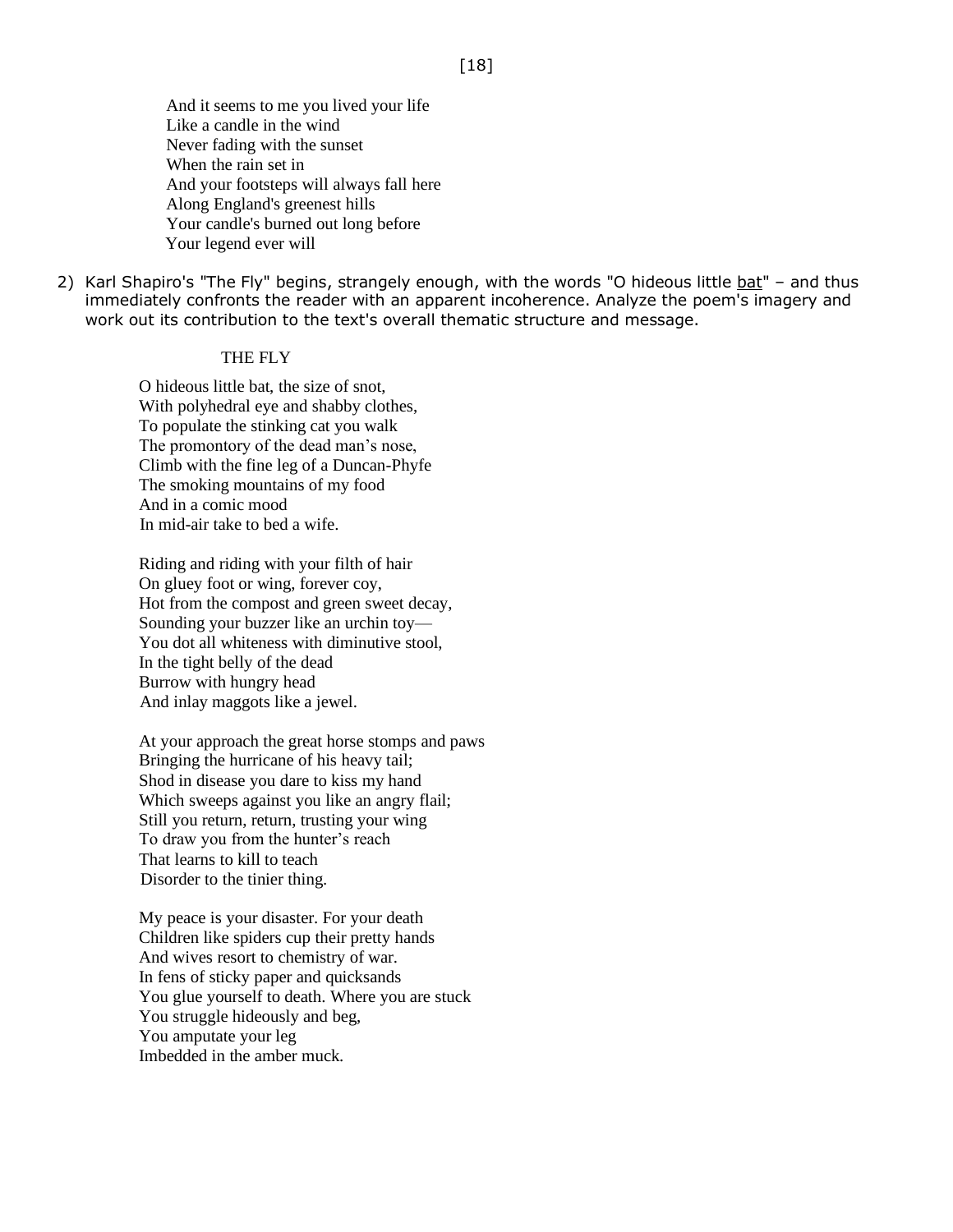[19]

But I, a man, must swat you with my hate, Slap you across the air and crush your flight, Must mangle with my shoe and smear your blood, Expose your little guts pasty and white, Knock your head sidewise like a drunkard's hat, Pin your wings under like a crow's, Tear off your flimsy clothes And beat you as one beats a rat.

Then like Gargantua I stride among The corpses strewn like raisins in the dust, The broken bodies of the narrow dead That catch the throat with fingers of disgust. I sweep. One gyrates like a top and falls And stunned, stone blind, and deaf Buzzes its frightful F And dies between three cannibals.

**3.13.** Present an isotopical analysis of Yeats's poem and sum up its overall message in one sentence.<sup>8</sup>

#### THE COMING OF WISDOM WITH TIME

Though leaves are many, the root is one; Through all the lying days of my youth I swayed my leaves and flowers in the sun; Now I may wither into the truth. (W.B. Yeats)

<sup>8</sup> Possible summary: *Only in his old age has the speaker become able to distinguish the one unpleasant truth from the many pleasant falsehoods that his earlier life was based on*. (The poem also expresses an antithesis to Keats's famous line "Beauty is truth, truth Beauty".)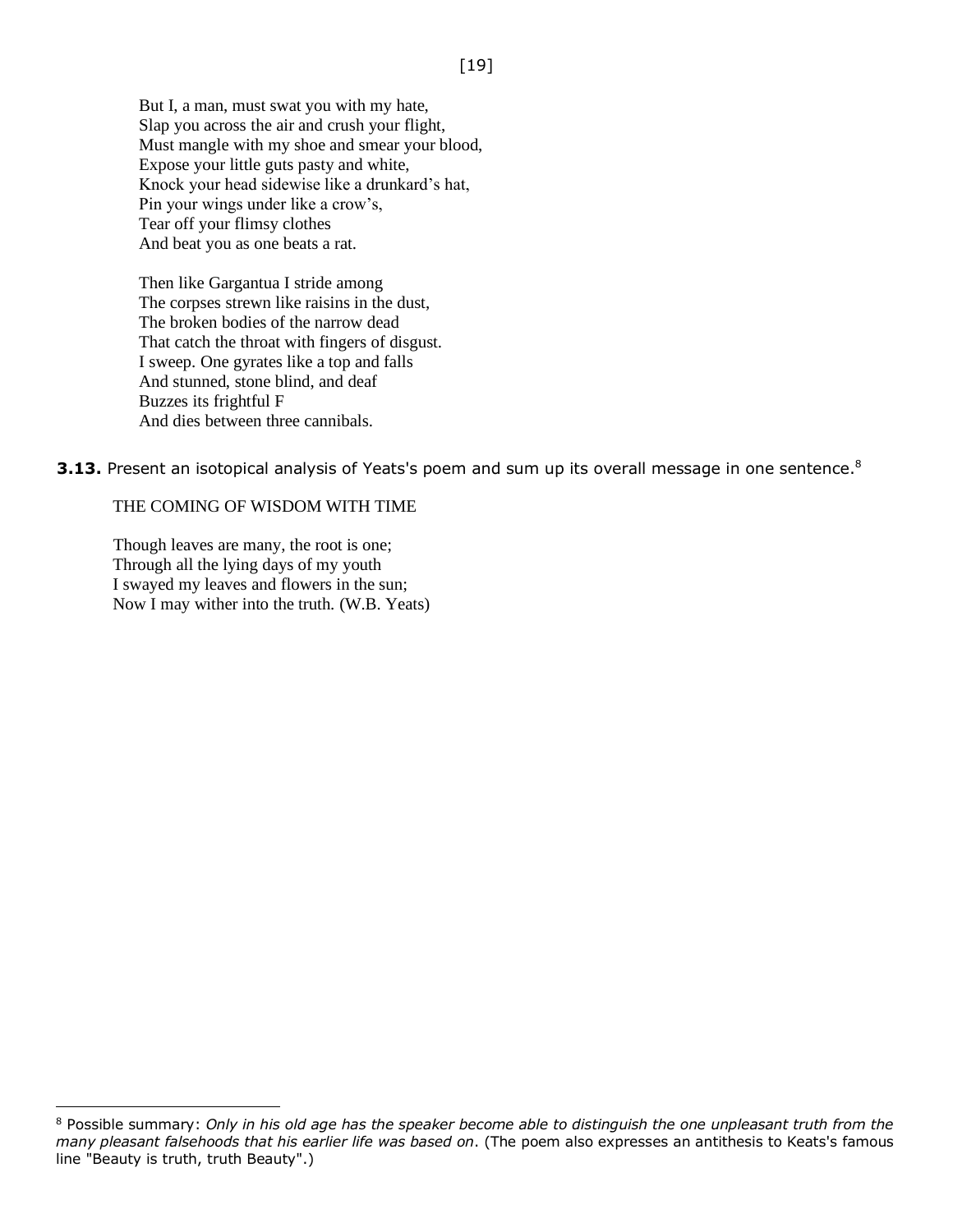## **3.14. James Stephens, "In Waste Places" (1912)**

Write an introductory paragraph on Stephens's poem, replying to the cues provided.

## **Give us a topic sentence stating what this poem is about.**

Stephens's poem is a reflection on the nature of fear including its causes, its effects, and its possible cure.

## **Be a bit more specific.**

The poem shows this by letting its speaker tell a story in which he is walking naked in a desert (the "waste places" of the title, "desert", line 2) and is pursued by a lion.

## **Show that fear is an important theme in the poem.**

Fear (and many other expressions related to fear) is mentioned repeatedly and forms the constant focus of the text ("sore afraid, "frightened", "terrors", "despair", "agony", etc).

## **You mentioned the "nature and effects" of fear?**

One interesting aspect mentioned by the speaker, in stanza 3, is that if the lion senses the speaker's fear (as indeed predatory animals do), the situation becomes more threatening. In other words, fear can increase the danger of the situation and produce more fear.

## **What about "causes" and "possible cure"?**

The causes of fear are addressed in the closing two stanzas, where the speaker, in a flash of insight, recognizes that his fear, though related to an external occasion, actually originates within himself, in his imagination.

## **Which lines in particular prove your point?**

"I am the lion and his lair!", the speaker says, and "I am the fear that frightens me!", lines 21-22, stanza 6.

## *Can* **fear be cured?**

The speaker realizes that, in order to overcome his fear, he must be able to confront (or "dare", 27) it. Then, in the functional imagery of the poem, the lion will turn into a harmless cat, come at the speaker's command, and lick his hand.

## IN WASTE PLACES

As a naked man I go Through the desert sore afraid, Holding up my head although I'm as frightened as a maid.

The couching lion there I saw From barren rocks lift up his eye; He parts the cactus with his paw, He stares at me as I go by.

He would follow on my trace If he knew I was afraid, If he knew my hardy face Hides the terrors of a maid.

In the night he rises and He stretches forth, he snuffs the air; He roars and leaps along the sand, He creeps and watches everywhere.

His burning eyes, his eyes of bale, Through the darkness I can see; He lashes fiercely with his tail, He would love to spring at me.

I am the lion in his lair; I am the fear that frightens me; I am the desert of despair And the nights of agony.

Night or day, whate'er befall, I must walk that desert land, Until I can dare to call The lion out to lick my hand.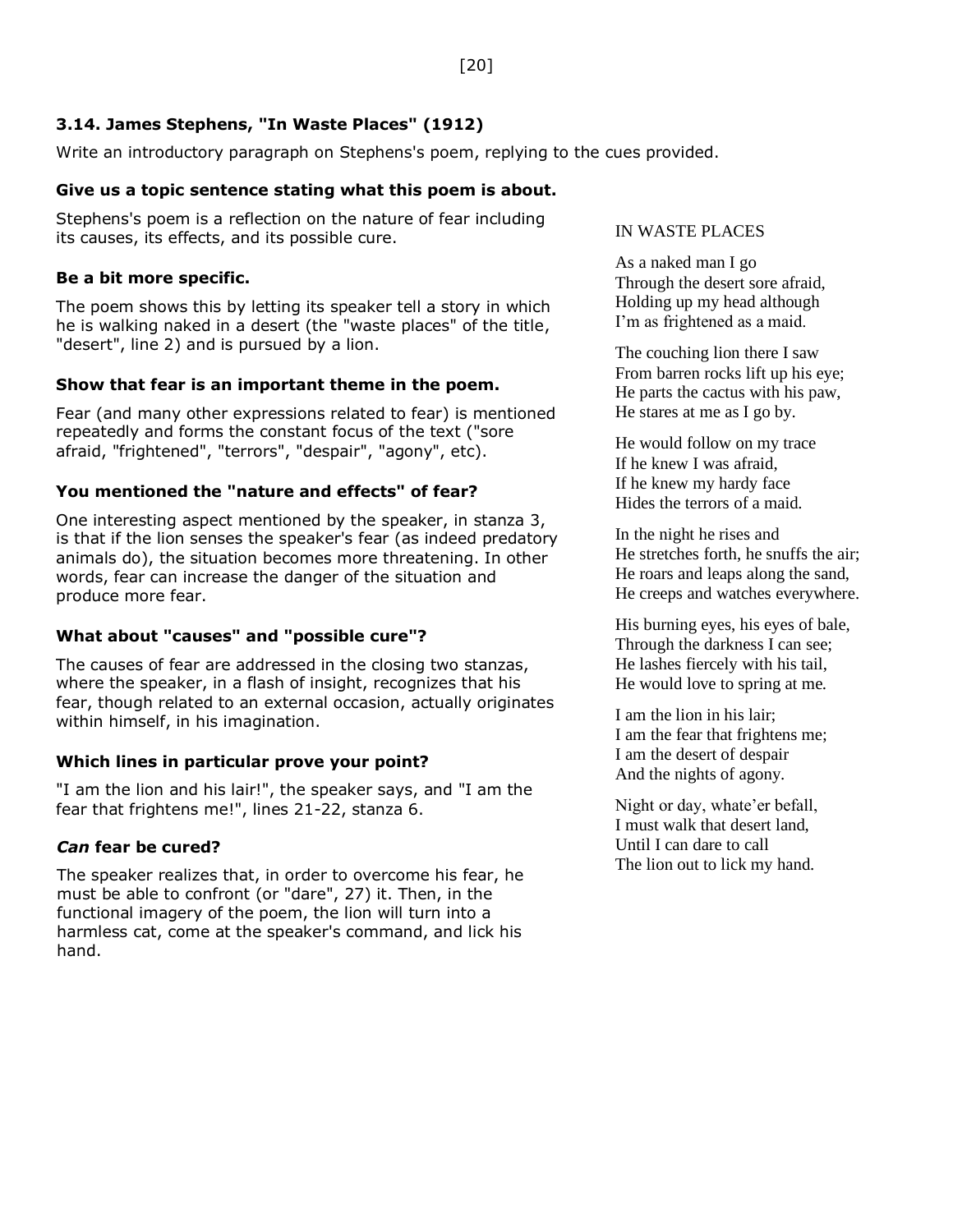#### **3.15. e.e. cummings, "anyone lived in a pretty how town" (1940)**

Make an attempt to crack the code of this famous poem.

Although the poem uses a highly unusual language, in which not a single sentence is grammatical, it paints a picture of a couple's life and death in an urban community.

What makes the language of the poem special is the fact that it scrambles ordinary language patterns very much as happens in dreams or slips of the tongue. The distortions often concern fixed phrases which are quite common. For instance, in ordinary English there is an "X by X" phrase, which one finds in combinations such as "little by little", "bit by bit", "step by step", "side by side", etc. Both "side by side" and "little by little" actually occur in the text (lines 27- 28), but the poem also surprises us with "when by now", "tree by leaf", "bird by snow", "stir by still", "all by all", "deep by deep", "more by more", "earth by april", "wish by spirit", and "if by yes".

Something very similar occurs in sentences which involve characters. Basically, there are three groups of people in the poem: a large group consisting of an urban community of "women and men", a second group consisting of children, and a third group consisting of two individuals identified as "he" and "she".

Although "he" and "she" do not, at first glance, refer to any specific individuals, the key to the poem's meaning actually lies in establishing the pronominal reference. Looking closely at "*anyone* lived in a pretty how town [...] *he* sang his didn't" (lines 1 and 4), it is tempting to assume that the male character is in fact named "Anyone". Similarly, if one considers the sequence "*noone* loved him more by more [...] *she* laughed his joy *she* cried his grief" (lines 12, 14), it looks as if the female character's name is "Noone". Naming characters in this manner is not entirely unknown; for instance, Odysseus used the name "Nobody" to hide his identity. Once one associates "he" and "Anyone" as well as "she" and "Noone", the main difficulty of the poem disappears. "Anyone", it seems, is an outsider in the community ("Women and men . . . cared for anyone not at all"), but "Noone" falls in love with him anyway. Then Anyone dies (and "noone stooped to kiss his face"), and when Noone dies, too, "folk buried them side by side".

The last stanza moves back to the normal activities of the people belonging to the larger community, where life goes on as usual, following the cycle of the seasons.

anyone lived in a pretty how town (with up so floating many bells down) spring summer autumn winter he sang his didn't he danced his did.

Women and men(both little and small) cared for anyone not at all they sowed their isn't they reaped their same sun moon stars rain

children guessed(but only a few and down they forgot as up they grew autumn winter spring summer) that noone loved him more by more

when by now and tree by leaf she laughed his joy she cried his grief bird by snow and stir by still anyone's any was all to her

someones married their everyones laughed their cryings and did their dance (sleep wake hope and then)they said their nevers they slept their dream

#### stars rain sun moon

(and only the snow can begin to explain how children are apt to forget to remember with up so floating many bells down)

one day anyone died i guess (and noone stooped to kiss his face) busy folk buried them side by side little by little and was by was

all by all and deep by deep and more by more they dream their sleep noone and anyone earth by april wish by spirit and if by yes.

Women and men(both dong and ding) summer autumn winter spring reaped their sowing and went their came sun moon stars rain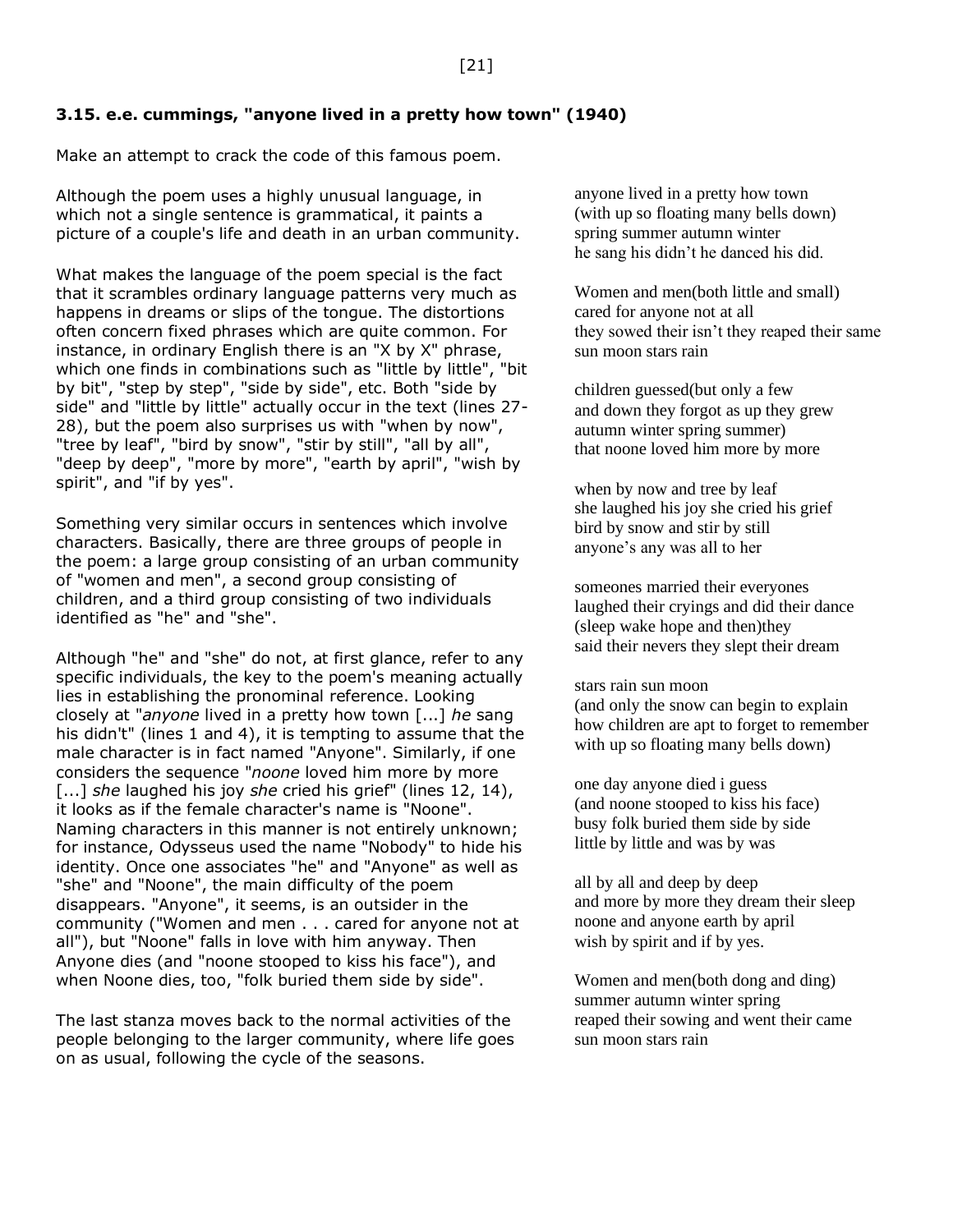## **4. Minima Rhetorica**

The following brief survey of classical rhetorical figures is based on Korte and Jahn (1985), a 10-page handout used at the English Department of the University of Cologne. When we compiled that selection, our main sources were Abrams (1981), Holman (1977), Preminger (1975), and Shipley (1971); we also consulted some standard dictionaries such as *Webster's Collegiate* and the *Shorter Oxford English*. For our main organizational principle of grouping the figures by their dominant linguistic effect we are indebted to Plett (1975). A more recent standard handbook is Lanham (1991).

## **4.1. Phonological figures (sound-oriented figures)**

- **alliteration** Repetition of initial consonant sounds in neighboring words. A subtype of 'consonance' (see below).
	- o He clasps the crag with crooked hands (Tennyson)
	- o Love's Labour's Lost (Shakespeare)
	- o Peter Piper picked a peck of pickled pepper
- **assonance** Repetition of vowel sounds.
	- o m*a*d *a*s a h*a*tter
	- o I s*aw* old *au*tumn in the musty m*or*n (T. Hood)
- **consonance** Repetition of consonant sounds.
	- o *last* but not *least*.
		- o Has your soul *sipped*/ Of the sweetness of all *sweets*?/ Has it well *supped*/ But yet hungers and *sweats*? (W. Owen)
- **onomatopoeia** Imitation of the sound associated with a thing or an action.
	- o Cock a doodle doo! My dame has lost her shoe. (Nursery rhyme)
	- $\circ$  The moan of doves in immemorial elms/ And murmuring of innumerable bees (Tennyson)

## **4.2. Morphological figures (word-oriented figures)**

- **anadiplosis** Use of the last word of the previous verse or sentence to begin a new verse or sentence.
	- o Love give me strength! and strength shall help afford. (*Romeo and Juliet*)
		- $\circ$  She walks with Beauty Beauty that must die (Keats)
- **anaphora** Repetition of a word or expression at the beginning of successive phrases, sentences, or verses.
	- o Help! I need somebody/ Help! Not just anybody/ Help! You know I need someone (Song)
	- $\circ$  And she forgot the stars, the moon, and sun, And she forgot the blue above the trees, And she forgot the dells where waters run,/ And she forgot the chilly autumn breeze. (Keats, "Isabella")
- **archaism** Use of an old-fashioned word.
	- o He holds him with his skinny hand,/ 'There was a ship,' *quoth* he./ 'Hold off! unhand me, grey-beard loon!'/ *Eftsoons* his hand dropped he. (Coleridge)
- **enallage** Unusual combination of words.
	- o And with Sansfoy's dead dowry (Spenser)
- **epanalepsis** Use of the same word to begin and end verses, phrases, or sentences. o Live and let live.
- **epiphora** Repetition of a word or expression at the end of successive phrases, sentences, or verses.
	- o Little Lamb, who made thee?/ Dost thou know who made thee? (Blake, "The Lamb")
	- o Whirl your pointed pines/ Splash your great pines (H.D.)
- **figura etymologica** The repetition of a word's root, involving different word categories (often, verbs + nouns).
	- o I name no names.
	- o Speak the speech, I pray you (*Hamlet*)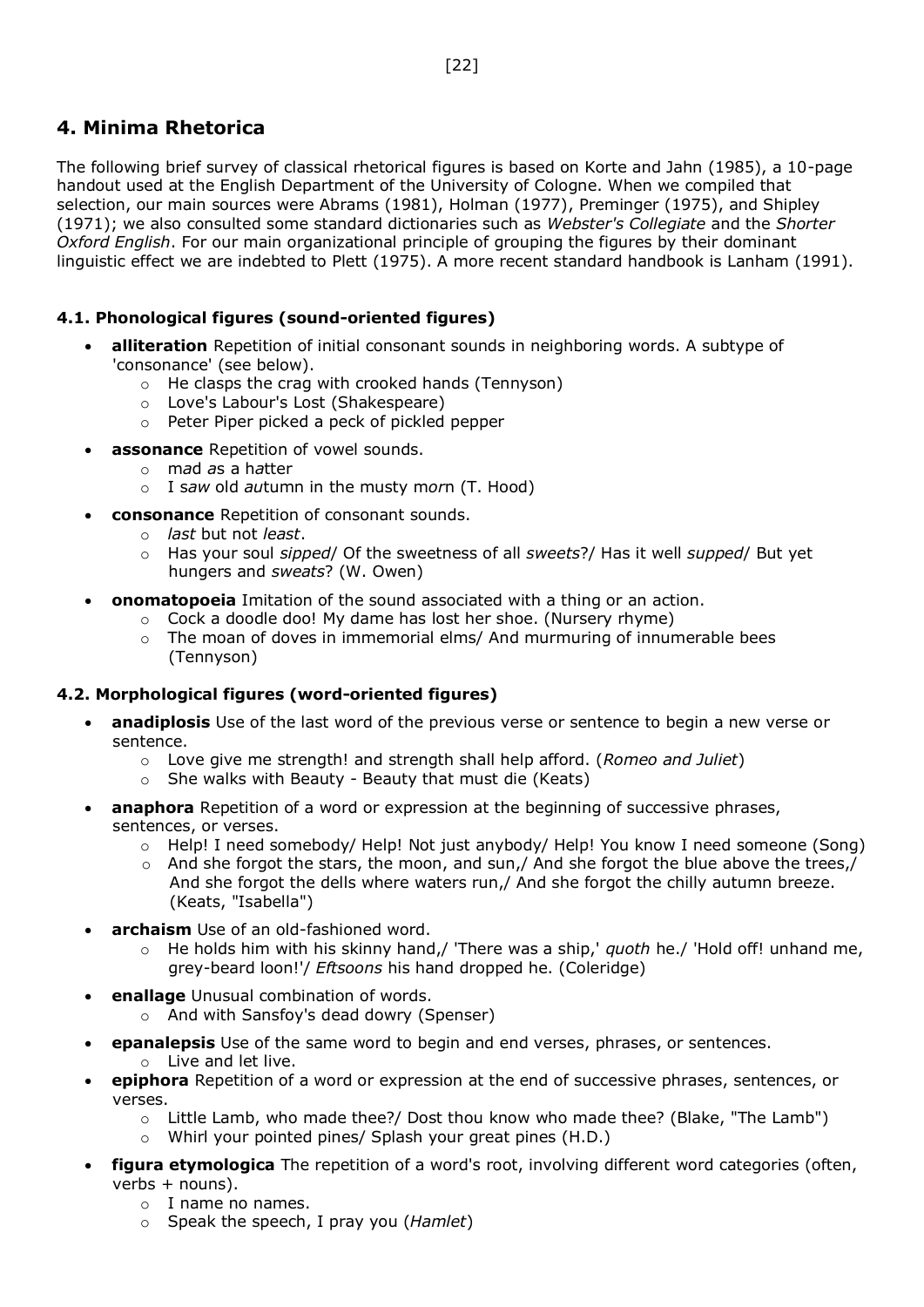- **geminatio** Doubling of a word.
	- o Tiger, tiger, burning bright (Blake)
- **polyptoton** The repetition of a word in a differently inflected form, involving a change in case, gender, number, tense, person, mood, or voice.
	- o There's nothing you can *do* that can't be *done*,/ Nothing you can *sing* that can't be *sung*. (The Beatles)
- **tautotes** Frequent repetition of a word.
	- o O wonderful, wonderful, and most wonderful/ wonderful! And yet again wonderful,/ and after that, out of all hooping! (*As You Like It*)
	- o To-morrow, and to-morrow, and to-morrow. (*Macbeth*)

### **4.3. Syntactical figures (arrangement figures)**

- **ellipsis** Omission of a word or phrase.
	- o Beauty is truth, truth Beauty (Keats)
- **zeugma** The merging or overlap of two normally distinct constructions (such as *take counsel* and *take tea* below).
	- $\circ$  Here thou, great Anna! whom three realms obey, Dost sometimes counsel take and sometimes tea. (Pope)
- **inversion** Deviation from normal word order.
	- o No living man/ all things can.
	- o Strange fits of passion have I known. (Wordsworth)
- **hysteron proteron** Inversion of the natural order of events.
	- o Let us die and rush into battle (Virgil)
- **parallelism** Repetition of syntactical units (phrases, clauses, sentences).
	- o easy come, easy go. Out of sight, out of mind.
	- $\circ$  O well for the fisherman's boy, That he shouts with his sister at play! O well for the sailor lad,/ That he sings in his boat on the bay! (Tennyson)
- **chiasmus** Cross-wise (or mirror-image) arrangement of elements.
	- o Fair is foul, and foul is fair. (*Macbeth*, I.i)
	- o with wealth your state/ your mind with arts improve. (Donne)
- **asyndeton** Unusual omission of conjunctions.
	- o O, what a noble mind is here o'erthrown/ The courtier's, soldier's, scholar's, eye, tongue, sword *(Hamlet*)
- <span id="page-22-0"></span>**polysyndeton** Use of (unnecessarily) many conjunctions.
	- o it runs and runs and runs. (Advertisement)
	- o When you are old and grey and full of sleep. (Yeats)

### **4.4. Semantic figures (meaning-related figures)**

- **antonomasia** (a) Use of a proper name in place of an ordinary word; (b) Use of a descriptive phrase in place of a proper name.
	- $\circ$  (a) a hoover, a xerox, a Croesus, ...
	- $\circ$  (b) The Bard, The Swan of Avon (= Shakespeare)
- **periphrasis** Use of a descriptive phrase (circumlocution) in place of a simple expression.
	- o Season of mist and mellow fruitfulness (Keats, "To Autumn")
- **euphemism** Use of an inoffensive expression in place of an unpleasant one.
	- $\circ$  to be under the weather (ill); passed away (dead)
	- $\circ$  Remember me when I am gone away, Gone far away into the silent land. (C. Rossetti)
- **oxymoron** Combination of incongruous words.
	- o O heavy lightness! serious vanity!/ Mis-shapen chaos of well-seeming forms!/ Feather of lead, bright smoke, cold fire, sick health! (*Romeo and Juliet*)
- **catachresis** Use of an inappropriate word; incompatible imagery (mixed metaphor).
	- o take arms against a sea of troubles (*Hamlet,* III.i)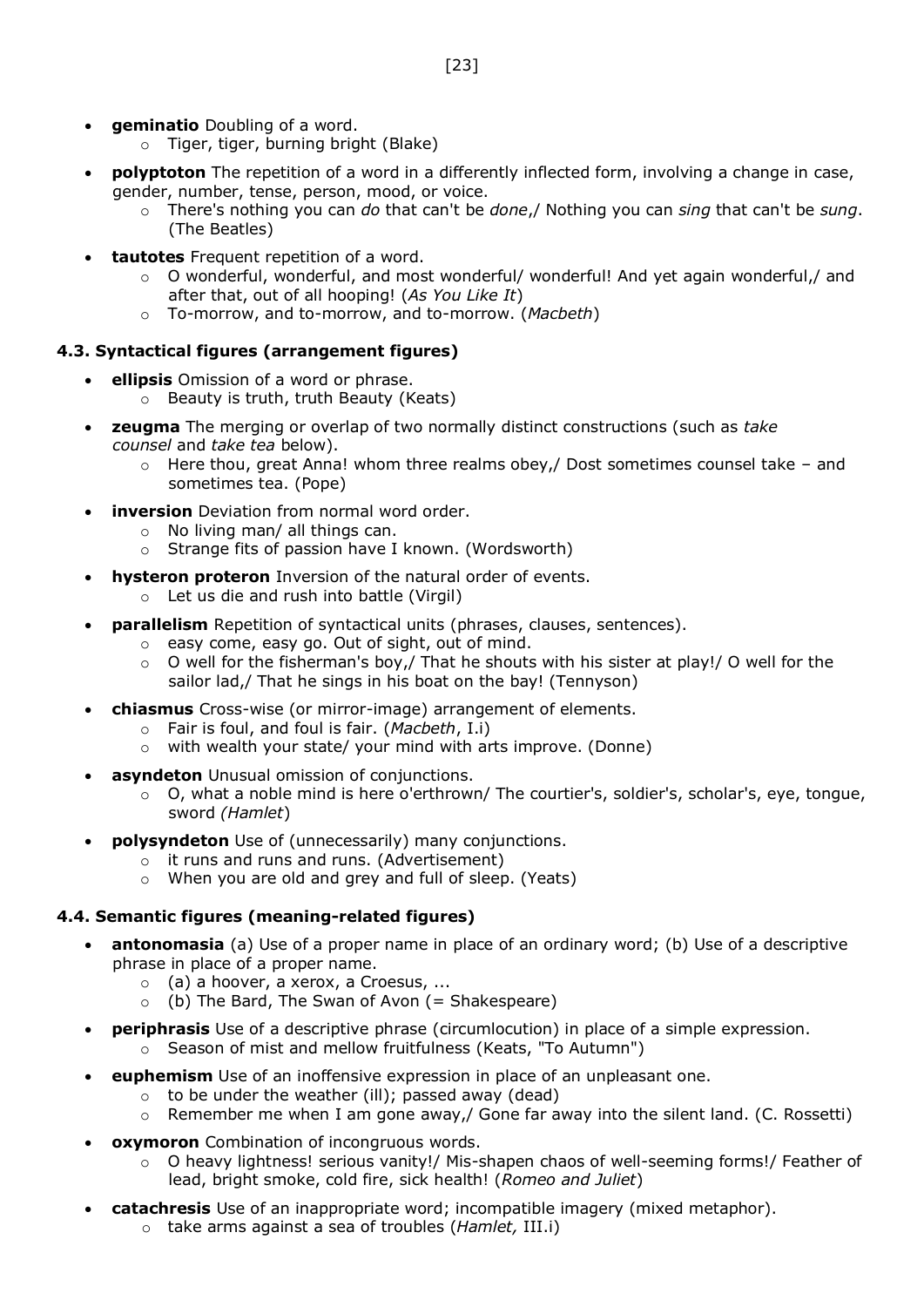- **synesthesia** (Illogical) combination of sense-impression terms.
	- o Have you ever seen such a beautiful sound? (Advertisement)
	- $\circ$  The eye of man hath not heard, the ear of man hath not seen, man's hand is not able to taste, his tongue to conceive, nor his heart to report, what my dream was. (*Midsummer Night's Dream*)
- **pleonasm** (Unnecessary) accumulation of expressions that mean the same thing.
	- o I have a daughter, have while she is mine. (*Hamlet*)
- **antithesis** Parallel arrangement of opposite terms.
	- o Fair without, foul within.
	- o Ars longa, vita brevis Art is long, and Time is fleeting.
	- o My words fly up, my thoughts remain below. (*Hamlet*)
- **paradox** Seemingly nonsensical or illogical statement; resolvable contradiction.
	- $\circ$  The child is father of the man. (Wordsworth) [\(3.8](#page-14-0) for discussion)
	- o In the midst of life we are in death.
- **simile** A comparison of things or actions introduced by "like" or "as". See [3.11](#page-15-0) for detailed discussion.
	- o Like a bridge over troubled water/ I will lay me down.
	- o I wandered lonely as a cloud (Wordsworth)
	- o My love is like a red red rose (Burns)
- **metaphor** A comparison of things or actions *not* introduced by "like" or "as". See [3.11](#page-15-0) for a detailed discussion.
	- o You are a machine. (Shaw)
	- $\circ$  The apparition of these faces in the crowd: / Petals on a wet, black bough. (Pound)
	- $\circ$  Sometime too hot the eye of heaven (= the sun) shines (Shakespeare)
	- o The ship ploughs the waves.

(A **dead metaphor** is an unoriginal metaphor, one that is in common use, e.g., *You are the apple of my eye*.)

- **personification** Attribution of human qualities to a thing or an abstraction.
	- o Fortune is blind.
	- o The dish ran away with the spoon.
	- $\circ$  Because I could not stop for Death --/ He kindly stopped for me (E. Dickinson)
	- **metonymy** Substitution of a word by a spatially or causally related term.
		- $\circ$  to read Shakespeare (= Shakespeare's works)
		- o The crown will find an heir (= the monarch will ...) (*Winter's Tale*)
		- $\circ$  What action has Whitehall (= the British Government) taken?
- **synecdoche** Substitution of a part for the whole or the whole for a part; use of a narrower or wider concept (*pars pro toto* or *totum pro parte*).
	- $\circ$  Let's count noses; there were many new faces at the meeting. (= people)
	- $\circ$  The western wave (= sea) was all aflame. (Coleridge)
- **hyperbola** Use of an exaggerated expression.
	- $\circ$  An hundred years should go to praise/ Thine eyes, and on thy forehead gaze./ Two hundred to adore each breast;/ But thirty thousand to the rest. (Marvell)
	- o this/ fine specimen of hypermagical/ ultraomnipotence (Cummings)
- **litotes** Ironical understatement; often expressed by a double negation.
	- o he is not a bad sort.
	- o Nor are thy lips ungraceful,/ Sire of Men, Nor Tongue ineloquent. (Milton)
- **hendiad** Use of a combination of two words to express a single idea.
	- o law and order; aims and objectives
	- o Even in the afternoon of her best days,/ Made *prize and purchase* of his wanton eye,/ Seduced the *pitch and height* of his degree. (*Richard III*)
	- **paronomasia, pun** A play on words exploiting similarity in writing or sound ('homonymy').
		- o Tu be or not Tu be. (*Hamlet* on the London Underground)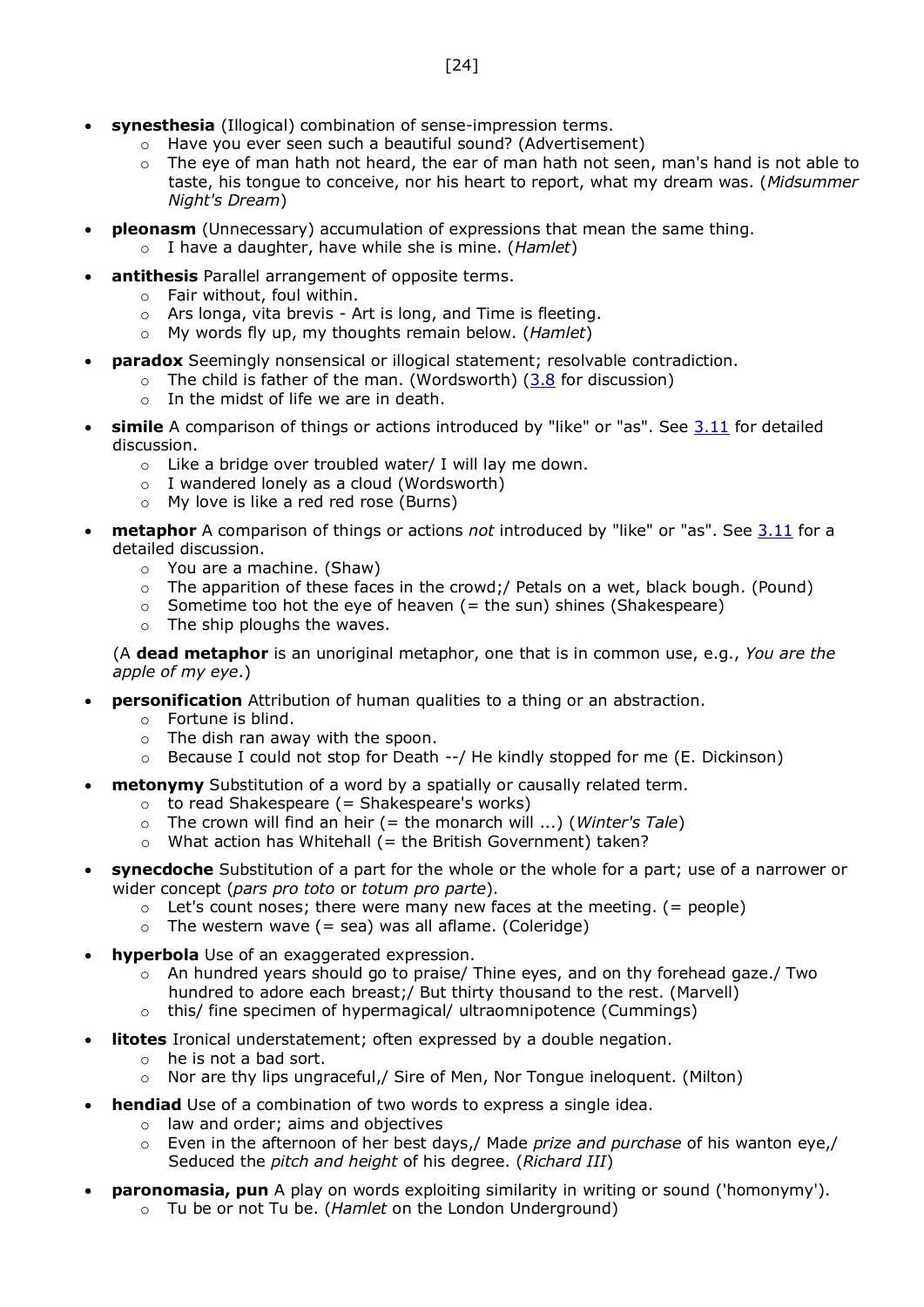- $\circ$  When I am dead I hope it may said:/ His sins were scarlet, but his books were read. (Belloc)
- o Much science fiction offers a horrorscope.
- o These times of woe afford not time to woo. (*Romeo and Juliet*)
- **climax** A list of expressions arranged in increasing order of importance.
	- o Veni, vidi, vici: I came, I saw, I conquered.
	- o thou motive of stars, suns, systems. (Whitman)
- <span id="page-24-0"></span>**anticlimax** A list of expressions culminating in an unexpectedly trivial or ludicrous element.
	- o Nearly all of our best men are dead! Carlyle, Tennyson, Browning, George Eliot ... I'm not feeling well myself! (*Punch*)

#### **4.5. Pragmatic figures (speaker-hearer related figures)**

- **apostrophe** Addressing an absent person or a personified object.
	- o O wild West Wind, thou breath of Autumn's being (Shelley)
	- o With how sad steps, O moon, thou climb'st the skies! (Sidney)
	- o Milton! Thou should'st be living at this hour (Wordsworth)
- **rhetorical question** A question that has an obvious answer.
	- $\circ$  Hath not a Jew eyes? Hath not a Jew hands, organs, dimensions, senses, affections, passions? *(Merchant of Venice*)
- **irony** A statement that expresses the opposite of what is literally stated.
	- o Wonderful day, isn't it? (it's really raining outside)
	- o Here, under leave of Brutus and the rest -/ For Brutus is an honourable man;/ So are they all, all honourable men -/ Come I to speak in Caesar's funeral. (*Julius Caesar*)

#### **4.6. Exercises on rhetorical figures**

Identify the rhetorical figures used in the following items. Don't bother about alliterations and parallelisms, these are almost always present.

- 1. The things which I have seen I now can see no more. (Wordsworth)
- 2. Alone, alone, all, all alone,/ Alone on a wide wide sea! (Coleridge, *Ancient Mariner)*

3. For the sky and the sea, and the sea and the sky/ Lay like a load on my weary eye. *(Ancient Mariner)*

- 4. George the First was always reckoned/ Vile, but viler George the Second. (W.S. Landor)
- 5. Heard melodies are sweet, but those unheard are sweeter. (Keats, "Ode On a Grecian Urn")
- 6. Snip! Snap! Snip! the scissors go;/ And Conrad cries out Oh! Oh! Oh! ("The English Struwwelpeter")
- 7. I wasted time, and now doth time waste me. *(Richard II,* V.v)

8. The yellow fog that rubs its back upon the window-panes,/ The yellow smoke that rubs its muzzle on the window-panes. (Eliot, "Love Song of J. Alfred Prufrock")

9. In every voice, in every ban,/ The mind-forged manacles I hear. (Blake, "London")

- 10. and it seems to me you lived your life/ like a candle in the wind.
- 11. Rain, rain go away, Come again another day.
- 12. It's the little things that make us bigger. (Advertisement)
- 13. Noise is the one thing you can't close your eyes to. (Advertisement)
- 14. Now is the winter of our discontent / Made glorious summer by this sun of York. *(Richard III,* I.1)
- 15. Where the bee sucks, there suck I. *(The Tempest,* V.1)
- 16. Lies have short legs. (Proverb)

17. Then, England's ground, farewell; sweet soil, adieu, / My mother and my nurse that bears me yet! *(Richard II,* I.iii)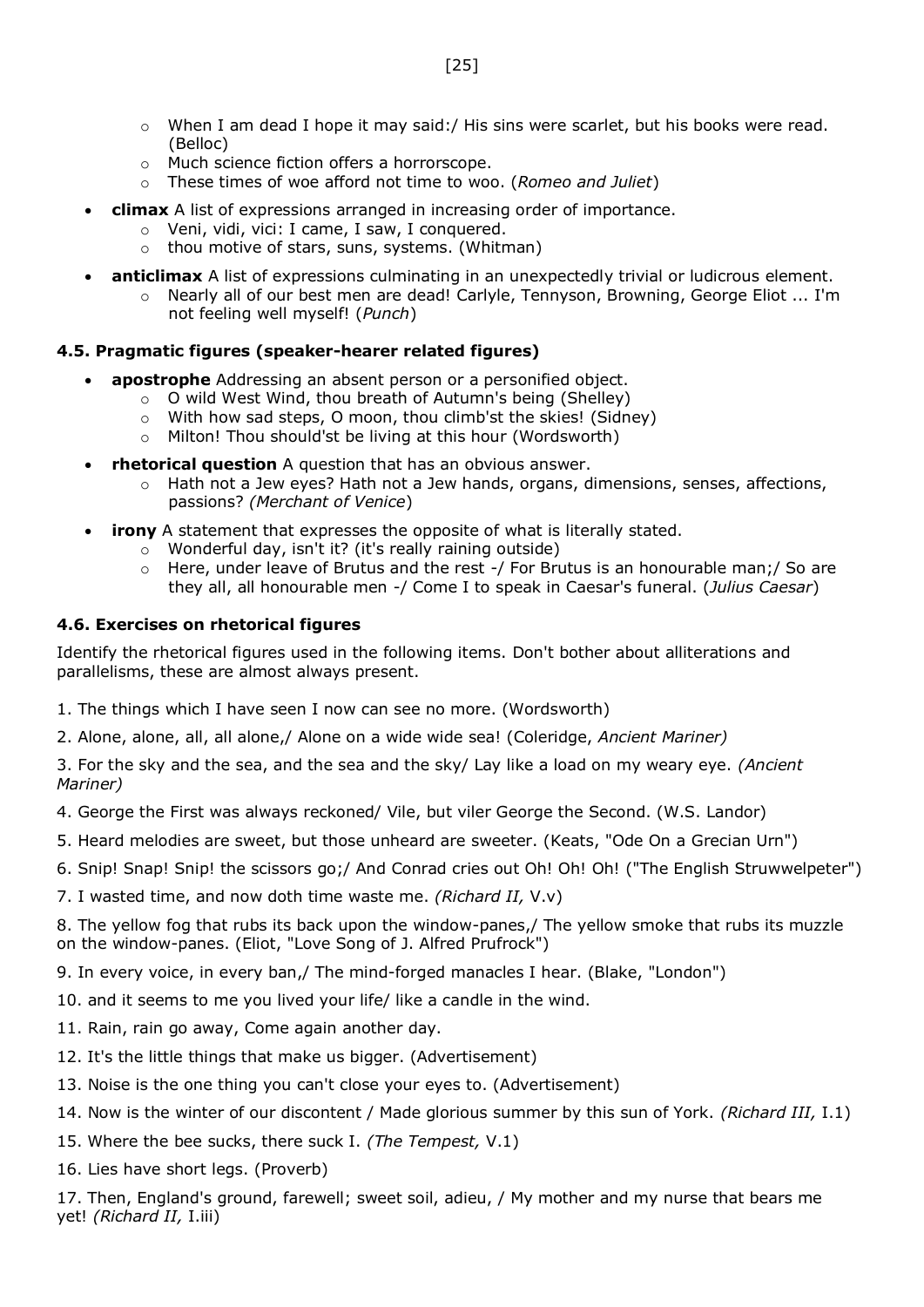[26]

18. A verbal contract isn't worth the paper it's written on. (S. Goldwyn)

19. Small birds on stilts along the beach/ Rose up with piping cry. (O. Nash)

20. I think I exist; therefore I exist, I think. (Graffito)

21. Little Big Man. (Film title)

22. Love is not love / Which alters when it alteration finds/ Or bends with the remover to remove. (Shakespeare, sonnet 116)

23. Some rise by sin, and some by virtue fall. *(Measure for Measure,* II.ii)

24. They have committed false reports; moreover, they have spoken untruths; secondarily, they are slanders. *(Much Ado About Nothing,* V.i)

25. The worst is death, and death will have its day. *(Richard II,* III.ii)

26. For you and I are past our dancing days. *(Romeo and Juliet,* I.v)

27. Antony: You wrong this presence; therefore speak no more./ Enobarbus: Go to, then; your considerate stone. (*Antony and Cleopatra,* II.ii)

28. We have seen better days. *(Timon of Athens,* IV.ii)

29. The cloud-capped towers, the gorgeous palaces,/ the solemn temples, the great globe itself,/ Yea, all which it inherit, shall dissolve. *(The Tempest,* IV.i)

30. Not presume to dictate, but broiled fowl and mushrooms - capital thing! (Dickens, *Pickwick Papers)*

#### **4.7. Solutions**

[The following solutions only identify figures *other* than alliterations and parallelisms.]

1. Polyptoton. 2. Tautotes, anaphora, epanalepsis, geminatio. 3. Chiasmus, simile. 4. Polyptoton. 5. Paradox. 6. Onomatopoeia, geminatio. 7. Chiasmus, personification. 8. Anaphora, epiphora, personification. 9. Metaphor, inversion. 10. Figura etymologica, simile. 11. Geminatio, apostrophe, assonance. 12. Paradox. 13. Synesthesia. 14. Pun (sun/son), metonymy (*Duke of* York). 15. Chiasmus, polyptoton. 16. Personification. 17. Apostrophe, metaphor, hendiadioyn, paradox, pun ("bears": sustains/gives birth to). 18. Paradox. 19. Metaphor (stilts = legs). 20. Chiasmus. 21. Oxymoron. 22. Figura etymologica (twice). 23. Antitheses, chiasmus, inversion. 24. Pleonasms. 25. Anadiplosis. 26. Periphrasis. 27. Ellipsis (*I'll be your ...*), metaphor, enallage. 28. Litotes. 29. Climax; metaphor (cloud-capped towers); pun (globe/Globe Theater [\[D4.2\]](http://www.uni-koeln.de/~ame02/pppd.pdf#page=9)), antithesis. 30. Ellipsis.

## <span id="page-25-0"></span>**5. An interpretation of Robert Graves, "Flying Crooked" (1938)**

#### FLYING CROOKED

The butterfly, the cabbage white, (His honest idiocy of flight) Will never now, it is too late. Master the art of flying straight,

- 5 Yet has who knows so well as I? A just sense of how not to fly: He lurches here and here by guess And God and hope and hopelessness. Even the aerobatic swift
- 10 Has not his flying-crooked gift.

At first glance, this seems to be an 'animal poem', basically describing the flight characteristics of a common butterfly (a "cabbage white", 1). Later in the text, the flying-animal isotopy is taken up again when the butterfly's manner of flight is compared and contrasted to that of "the aerobatic swift" (9). The poem's title adds an evaluative slant by calling the butterfly's flight "crooked"; later lines add to this derogatory judgment by using the term "idiocy of flight" (2), and describing the animal as lurching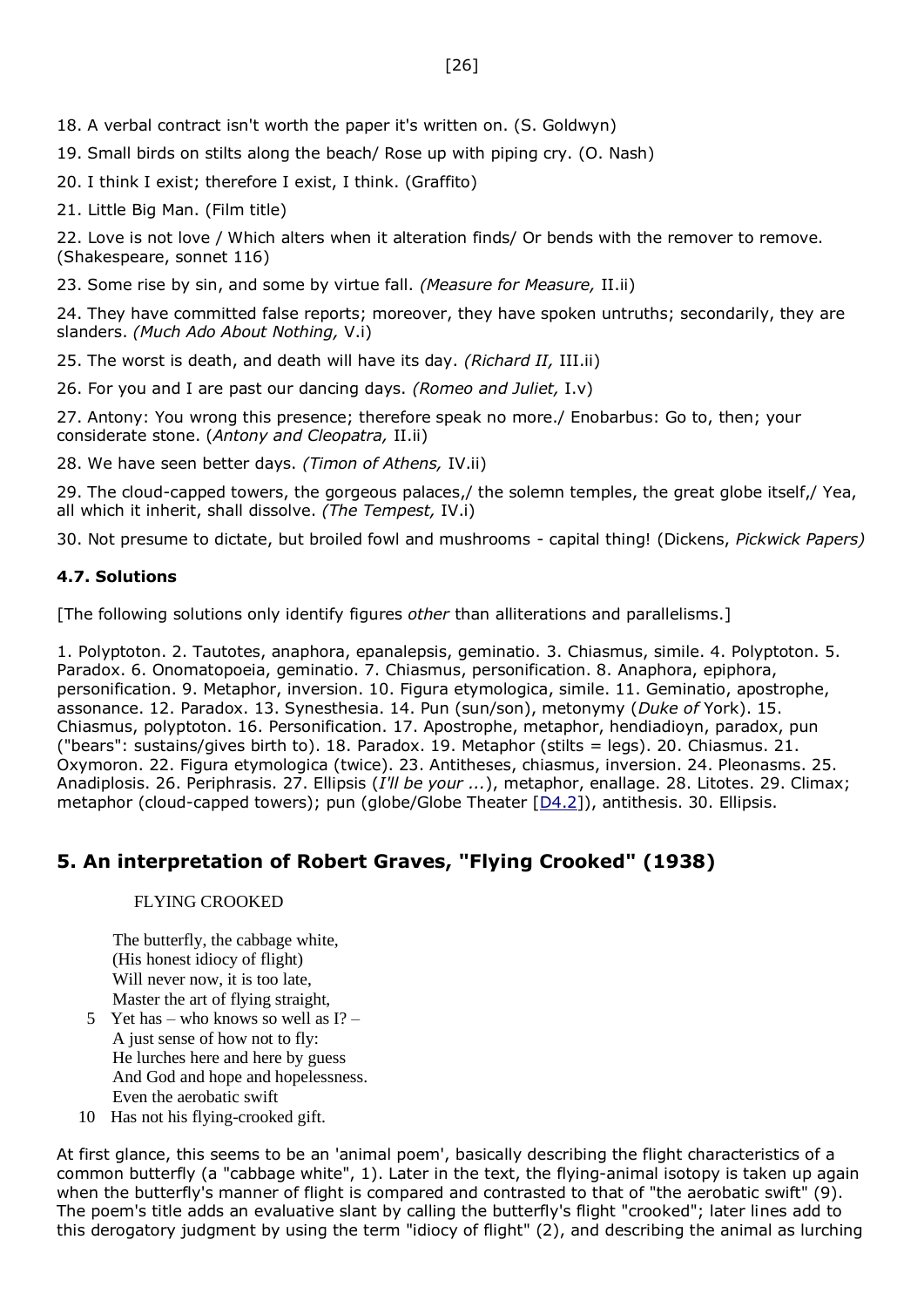about (7) in the manner of a drunkard. "Flying straight", in contrast, is termed an "art" (4) and clearly marked as a positive opposite to "flying crooked". The isotopy isolated so far suggests that the butterfly's way of flying is aimless, instable, inept, and haphazard.

And "yet" (5), though less noticeable at first, the poem also increasingly foregrounds certain redeeming qualities in the butterfly's way of flight, which is also a way of life. Already in line 2, the butterfly's "idiocy of flight" is accompanied by "honest", an unexpectedly positive term. In line 7, the butterfly is granted a "just sense of how not to fly", and when the speaker finally compares the butterfly and the swift, the concluding oxymoron of the butterfly's "flying-crooked gift" (15) surprisingly privileges the butterfly's erratic behavior over the mastery, artfulness and elegance of the swift. Overall, the poem's strategy is to reverse not only first impressions but also the 'natural' value judgments inherent in expressions like *crooked*, *straight*, *art*, *mastery* etc.

The poem's point is notably supported by syntactic and rhythmical formal features, mainly through a technique known as "expressive form". Most of the lines of the poem contain semantic or rhythmical stumbling blocks, reversals, and inconsistencies, imitating the erratic nature of the butterfly. For instance, line 2 is not linked either syntactically or isotopically to its preceding context. Line 7 offers the highly unusual collocation "here and here" in place of the more common "here and there". Lines 7- 8 throw an incoherent polysyndetic list at the reader: "by guess/And God and hope and hopelessness". The significant exception, of course, is "Even the aerobatic swift" (9), a metrically fluid line which formally imitates the elegant and smooth flight of the swift.

The speaker's involvement in all this is already implied in his evaluative mode of description. Of course, there is also a striking parenthesis – "who knows so well as I?" (5) – which indicates that the speaker is not at all interested in a "neutral", objective or scientific account of the behavioral patterns of butterflies (so much, then, for its being purely an animal poem; but very few animal poems are pure in that sense anyway). One notes, too, that the butterfly is referred to not by the normal neuter pronoun but by "he", a rhetorical strategy that personifies the animal and makes it the speaker's counterpart. What the speaker is really concerned with, then, is a philosophical reflection on a style of living which he observes in the butterfly and which he, for bad *and* good (in exactly that order), recognizes in himself. Intriguingly, the speaker then fails to specify more explicitly what, for him, the flying-crooked gift might be. Indeed, it is this gap that makes Graves's poem so stimulating and thought-provoking. Clearly, what it lets the reader become aware of is that language-encased values are not final judgments and that it is not always the straight-and-logical way that leads to a goal, initiates a discovery, <sup>9</sup> or creates an intriguing poem.

<sup>9</sup> Here is an afterthought: modern fighter aircraft are now designed to be unstable in flight in order to give them increased maneuverability.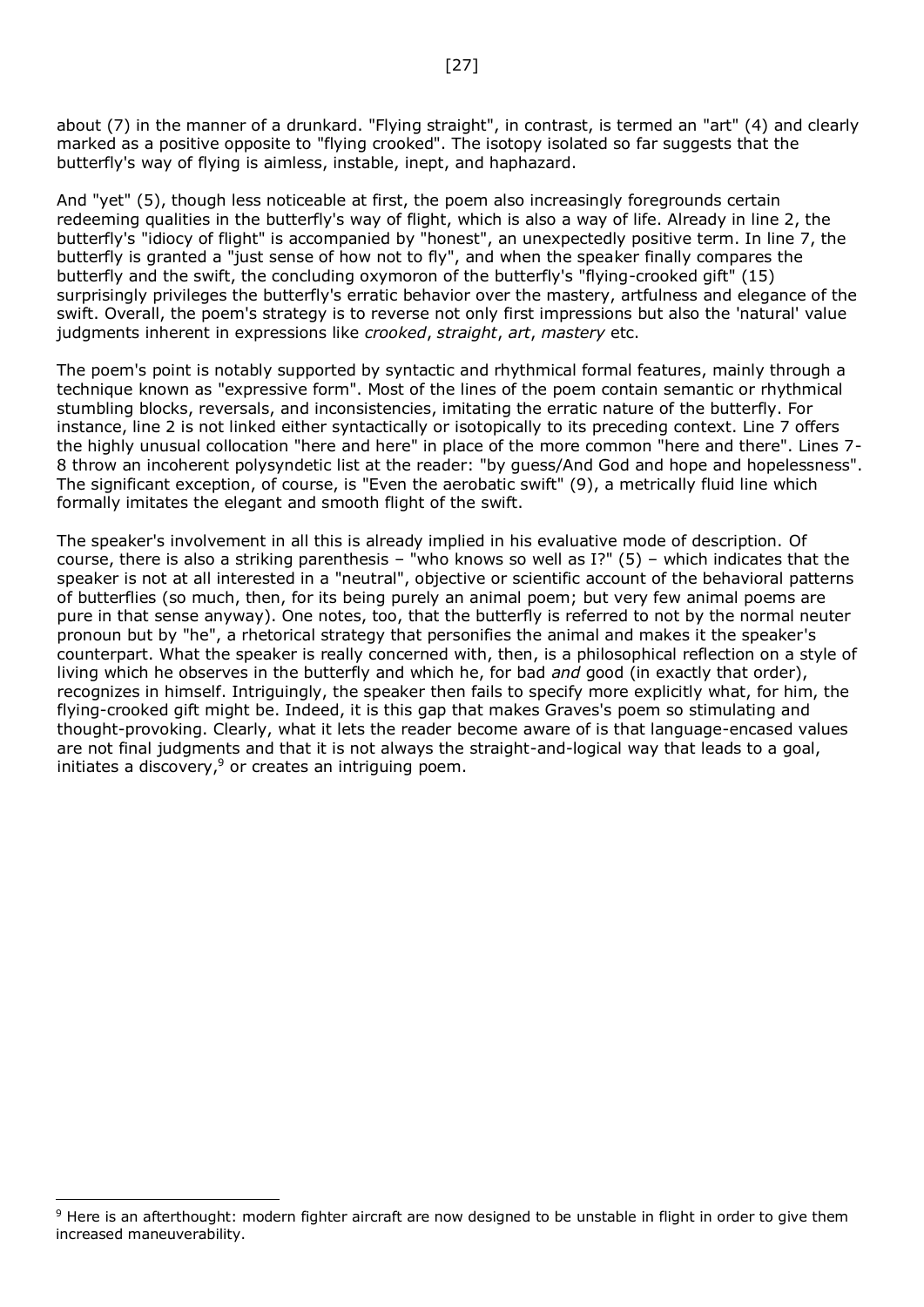## <span id="page-27-0"></span>**6. References**

Abrams, Meyer H. 1964. *A Glossary of Literary Terms.* New York: Holt, Rinehart and Winston. ---. 1986. "Poetic Forms and Literary Terminology". *The Norton Anthology of English Literature*. Fifth edition. London: Norton. Bonheim, Helmut. 1990. *Literary Systematics.* Cambridge: Brewer. Broich, Ulrich; Pfister, Manfred, eds. 1985. *Intertextualität: Formen, Funktionen, anglistische Fallstudien*. Tübingen: Niemeyer. Burdorf, Dieter. 1995. *Einführung in die Gedichtanalyse*. Stuttgart: Metzler. Culler, Jonathan. 1975. *Structuralist Poetics.* London: Routledge. Chatman, Seymour. 1970. "The Components of English Meter". In Freeman, Donald C., ed., *Linguistics and Literary Style*. New York: Holt. 309-335. ---. 1990. *Coming to Terms: The Rhetoric of Narrative in Fiction and Film*. Ithaca: Cornell UP. Fauconnier, Gilles; Turner, Mark. 1998. "Conceptual Integration Networks". *Cognitive Science* 22: 133-87. Fludernik, Monika, ed. 2011. *Beyond Cognitive Metaphor Theory: Perspectives on Literary Metaphor.* Berlin: de Gruyter. ---; Freeman, Donald C.; Freeman, Margaret H. 1999. "Metaphor and Beyond: An Introduction". Poetics Today 20.3: 383-96. ---. 2015. "Blending in Cartoons: The Production of Comedy". In Zunshine, Lina, ed. *The Oxford Handbook of Cognitive Literary Studies*. Oxford: OUP. 155-75 Frank, Horst J. 1991. *Wie interpretiere ich ein Gedicht?* Tübingen: Francke. Greimas, Algirdas Julien. 1983 [1966]. *Structural Semantics*. Trans. McDowell, D., Schleifer, A., Velie, A. Lincoln: U of Nebraska P. Gwynn, Frederick L., Condee, R.W., Lewis, A.O. 1965. *The Case for Poetry: A Critical Anthology.* London: Prentice-Hall. Herrig, Ludwig; Meller, H.; Sühnel, R., eds. 1966. *British and American Classical Poems.* Braunschweig: Westermann. Holman, C. Hugh. 1977. *A Handbook to Literature.* Indianapolis: Odyssey. Hühn, Peter; Kiefer, Jens. 2005. *The Narratological Analysis of Lyric Poetry*. Narratologia 7. Berlin: de Gruyter. Jackendoff, Ray. 1983. *Semantics and Cognition*. Cambridge: MIT. Jakobson, Roman. 1987. *Language in Literature*, ed. Pomorska, Krystyna, Rudy, Stephen. Cambridge: Harvard UP. Korte, Barbara; Jahn, Manfred. 1985. Minima Rhetorica. Mimeograph. Cologne: Englisches Seminar. Lakoff, George; Johnson, Mark. 1980. *Metaphors We Live By*. Chicago: U of Chicago P. ---; Turner, Mark. 1989. *More Than Cool Reason: A Field Guide to Poetic Metaphor*. Chicago: U of Chicago P. Lanham, Richard A. 1991. *A Handlist of Rhetorical Terms*. Berkeley: U of California P. Lanser, Susan S. 1981. *The Narrative Act: Point of View in Prose Fiction*. Princeton: Princeton UP. Levinson, Stephen C. 1983. *Pragmatics*. Cambridge: Cambridge UP. Ludwig, Hans-Werner. 1990. *Arbeitsbuch Lyrikanalyse.* 3rd ed. Tübingen: Narr.